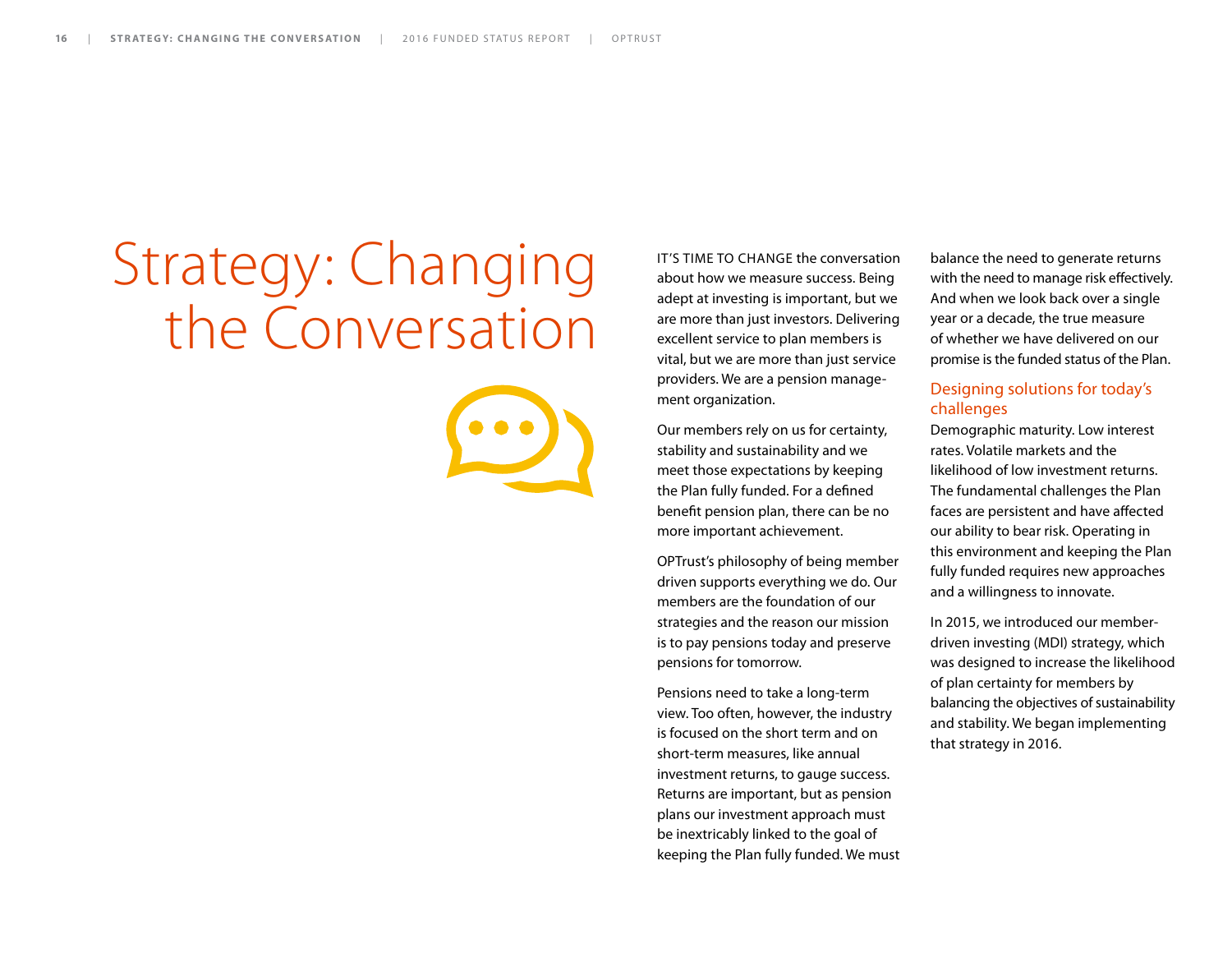#### **ENABLERS OF MEMBER-DRIVEN INVESTING (MDI)**



#### **Risk-conscious culture:**

Taking risk is an inherent part of investing. Accepting some risk is also necessary to earn the returns required to meet our pension obligations. We work to ensure the Plan earns sufficient returns for the risks taken and we are purposeful and efficient in the way risk is allocated.



#### **Focus on our people:**

Investing requires strong human capital and our people offer a distinct competitive advantage. Given the talent within our organization and our collective skill-set, we are well positioned to deliver value for our members.



**Collaborative culture:** 

A key enabler of success is our ability to work collaboratively. This leads to enhanced learning, improved flow of information and better overall decisionmaking. Ultimately, this supports the total fund approach required for our MDI strategy to be successful.



**Relationship driven:**  While we have strong talent, we recognize building and fostering strong partnerships are a fundamental part of our investment approach.



#### **Total fund portfolio construction:**

Portfolio construction is the primary tool we use to manage total fund risks. Our portfolio construction process is dynamic and carries unique characteristics that enhance our ability to manage the risks in our total fund.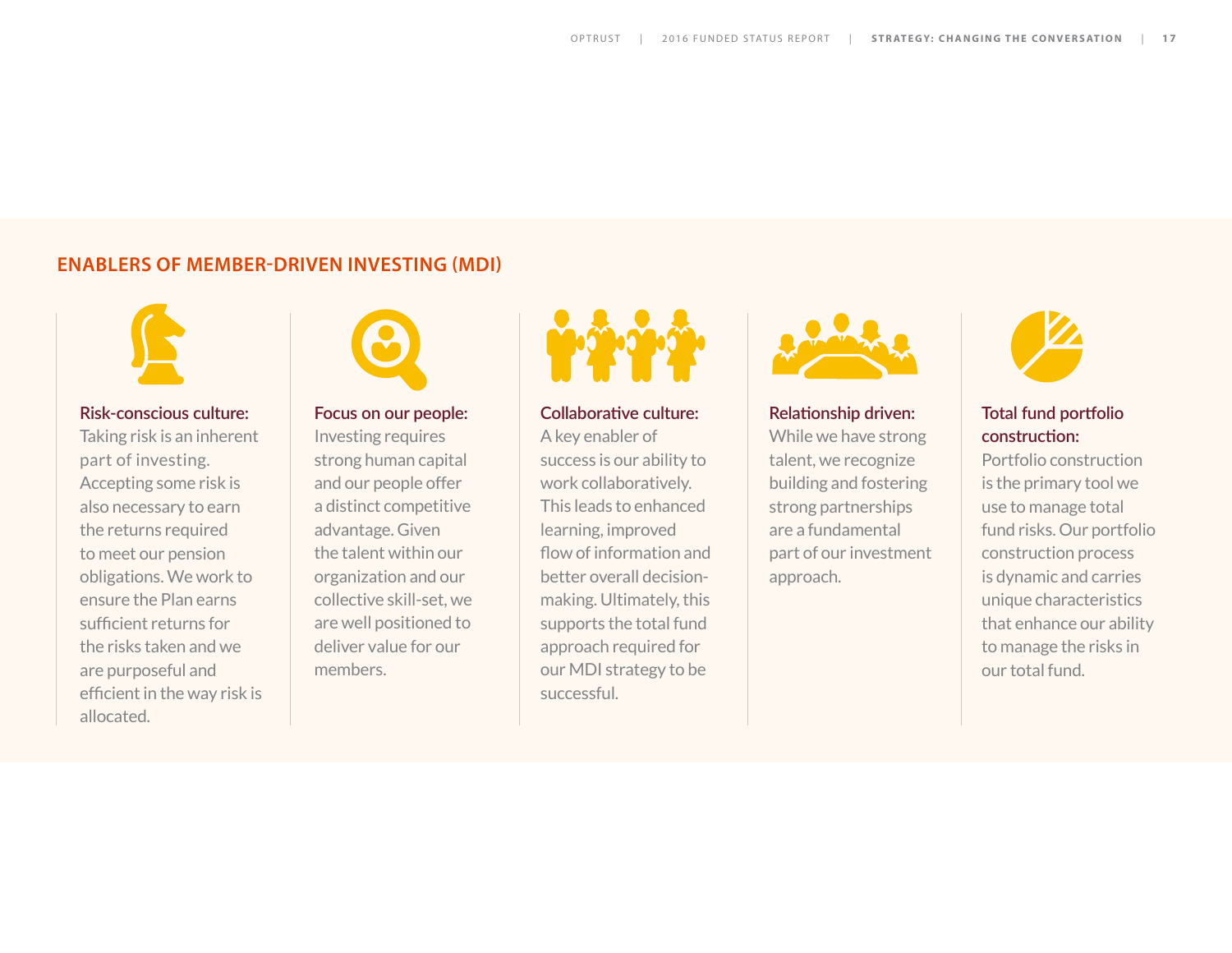#### **PORTFOLIO CONSTRUCTION**

The focus of traditional portfolio construction methodologies is to diversify through asset classes. At OPTrust, it is about risk factor diversification, including the risks embedded in our liabilities. We recognize that assets – such as stocks, bonds and real estate – are exposed to overlapping risk factors. For example, equities and real estate share equity risk, bonds and real estate share credit risk, and all three – plus our liabilities – share inflation and interest rate risk. By considering our investment choices and portfolio construction in terms of risk factors rather than asset classes, we are able to 'look through' the fund to see where our risks are concentrated. We are moving towards a risk factor portfolio construction framework that will allow for more efficient and purposeful allocation of risk to increase the likelihood of achieving plan certainty.

Our portfolio construction process is governed by two key philosophical pillars: harvest a diversified set of risk premia and dynamic risk management. We look to construct a diversified portfolio that provides balance and resilience under all economic situations. However, this diversification must be effective and suitable for the current, changing environment and as such, we have to be dynamic. We have the agility to adapt to change and respond to its impact on our total fund risk exposures.

#### **RESPONSIBLE INVESTING**

Our responsible investing program recognizes that environmental, social and governance (ESG) factors can impact investment risk and return as well as our reputation. We have incorporated this recognition into OPTrust's investment beliefs, policies and strategy.

As part of our responsible investing program, OPTrust commits to the integration of material ESG factors into our investment decision-making processes and ownership practices. This approach reflects our fiduciary duty to the Plan's members and is aligned with the Principles for Responsible Investment (PRI), to which the Plan is a signatory. Our investment groups seek to identify, assess and manage ESG risks and opportunities in a manner that supports both our mission and mandate, and are held accountable for doing so.

#### **RESPONSIBLE INVESTING PROGRAM APPROACH**





**Active ownership**



**Stakeholder engagement**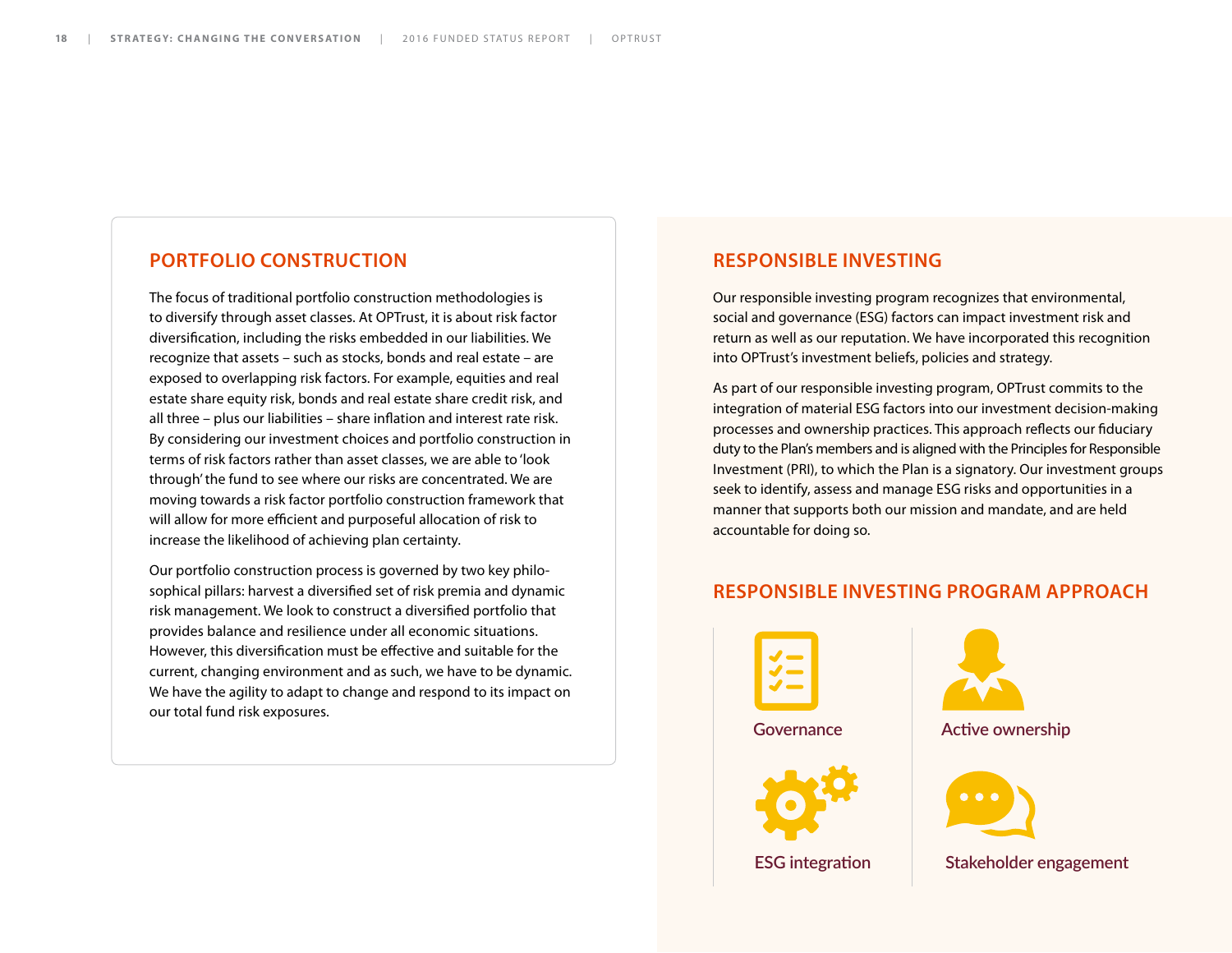

#### **CLIMATE CHANGE**

Climate change is one of the most significant challenges facing the world today and increasingly complex to navigate as a large, global investor. At its heart, climate change is an issue of sustainability for people, institutions and our planet.

 OPTrust recognizes that bold steps will be required to help investors understand the risks that climate change presents. We worked to better understand the impacts of climate change to our investment portfolios and released a position paper and report detailing our findings. We will continue to work collaboratively to improve our understanding of these impacts and seek solutions as we head toward a carbon-neutral future.

Over the long run, we seek to achieve our MDI objectives through dynamic portfolio construction of our total fund portfolio in two broad segments:

- **1. Illiquid strategies:** anchor our efforts to add attractive long-term returns at an appropriate level of risk to deliver value add.
- **2. Liquid strategies:** enable us to react dynamically, complementing our illiquid assets, and serve as a vehicle that "completes" the overall risk profile of the total fund portfolio, known as the "completion portfolio".

In 2016, our ability to react dynamically was limited due to the use of external managers for full execution of our liquid strategies. With the Boardapproved internalization initiative, we will bring the majority of our public assets and strategies in-house. This long-term project is being completed in a phased approach with a focus on risk mitigation and ensuring a strong governance and compliance framework. Once fully implemented, we will interface with the markets directly, providing us with greater insight into changing market conditions. As a

result, this offers us greater agility and the opportunity to respond faster to market risks. In addition, internalization will facilitate more efficient allocation of scarce resources, such as risk, liquidity and capital, all of which help us achieve our MDI objectives. Under MDI, our public market investments will be the primary tool to manage the overall risks in the total fund.

#### Plan funding

Keeping the Plan fully funded over the long term begins with a thoughtful, prudent approach to plan funding.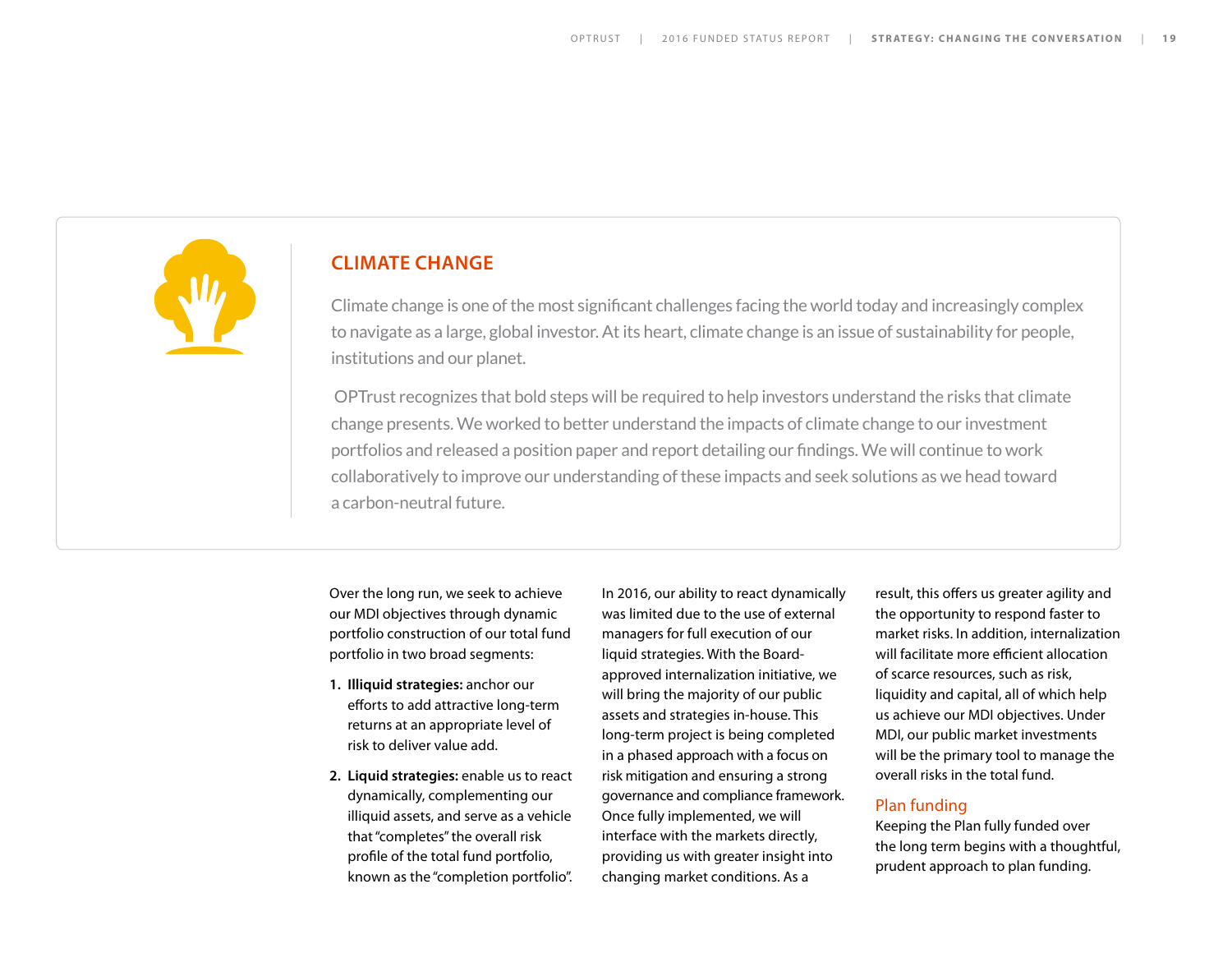Our thinking on funding is rooted in the belief that sustainability matters. Members need to know they can count on their pension to be there when they retire. However, the need for sustainability before retirement also exists. We seek to enhance the likelihood that our members' contribution rates and benefit levels will not fluctuate significantly throughout their working lives.

In 2016, the Board approved an updated articulation of our funding policy which codified these ideals. The funding policy has three goals which we seek to balance: benefit security, contribution rate stability and intergenerational equity.

Of these goals, the security of accrued benefits is primary. As a Trust, it is essential we keep our promise to members that they will receive the benefit they paid for.

The pension promise is a long-term commitment that spans many decades. In keeping with that time horizon, short-term market events, whether positive or negative, should not motivate contribution rate changes. Instead, contribution rates should

change when economic and/or demographic conditions change the expected cost of the benefit over the long term. We will work to deliver stability rather than volatility for our members.

Intergenerational equity does not mean that every generation of members will pay the same contributions for the same benefits as other generations of members. Economies, member demographics and behaviours change over time, as will our tolerance for risk. Instead, we seek to provide intergenerational equity through the continued sustainability of the Plan.

#### A focus on members

Rooted in our overarching philosophy of being member driven, our service delivery strategy uses a member-direct approach to deliver valued-added services to members. Under this memberdirect model, we continue to tailor our service offerings to meet our members' needs and focus on offering them a variety of ways to communicate with us directly. While we know members are embracing web technology in ever increasing numbers, we also know they value the opportunity to speak



#### **MEETING OUR FUNDING GOALS**

#### **OPTrust uses a series of tools to meet our funding objectives.**

**Margin of conservatism:** To reduce the risk of funding shortfalls, we build a margin of conservatism into the investment return expectation to set the discount rate assumption used for funding purposes.

**Actuarial assumptions:** To calculate our long-term funding requirements, a set of key economic and demographic assumptions are used, including the Plan's discount rate, the rate of inflation, changes in active membership and retiree populations, members' salary rates and their expected retirement, termination and mortality rates.

**Actuarial smoothing:** This technique is used to recognize each year's investment gains or losses, relative to our discount rate, over a five-year period. Doing so reduces the short-term impact of volatile investment returns on the Plan's funded status and helps maintain relatively stable contribution rates.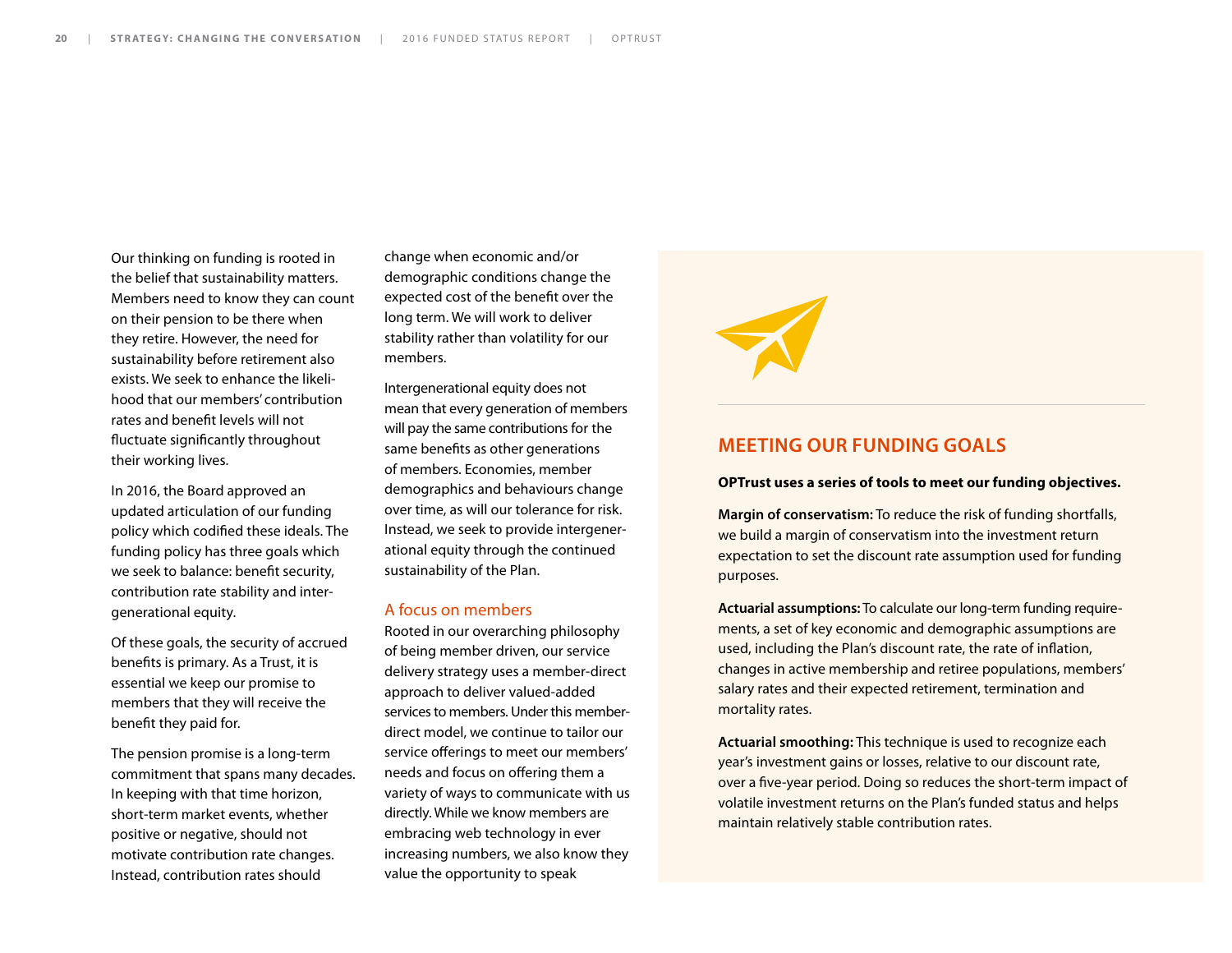personally with our staff. Pensions can be complex and there are times when members want to speak directly with an OPTrust representative, so telephone support remains a critical service channel for OPTrust.

Providing excellent member-valued services means being flexible and available when and where our members need us. Our extended telephone hours ensure critical phone support from a pension professional for members navigating life events, including retirement preparation, pension service buybacks, membership terminations or spousal relationship changes. At OPTrust, we understand these more complex questions require personalized service, and we are here to provide it, in the channel of our members' choice.

Central to the services we provide is our pension administration system. It must keep pace with both evolving technology and member expectations. A Board-approved multi-year project has been launched to retain the best of the existing system while creating new capabilities for the future. It will also be completed in phases, an approach that

is prudent and fiscally responsible. This critical project will provide us with the capacity required to meet our members' current and future needs.

#### Looking forward

While the conversation has changed, the dialogue must continue. Delivering sustainability and stability for our members requires us to embrace change as an organization. This requires both innovation and resilience, as we need to face the future well prepared to adapt and thrive in any environment.

To that end, in 2017, we will develop a new, multi-year strategic plan, which will guide us as we continue to change the conversation in our industry, while remaining true to our core purpose: paying pensions today and preserving pensions for tomorrow.

#### **A MULTI-CHANNEL APPROACH TO MEMBER SERVICE**



**Online communications:** offers flexibility, convenience and education



#### **Face-to-face interactions:**

offers one-on-one and group sessions that provide tailored pension information



**Telephone support:**  links members directly with an OPTrust representative



#### **Traditional paper-based communications:**

offers members support for those who do not have easy access to electronic tools or prefer print communications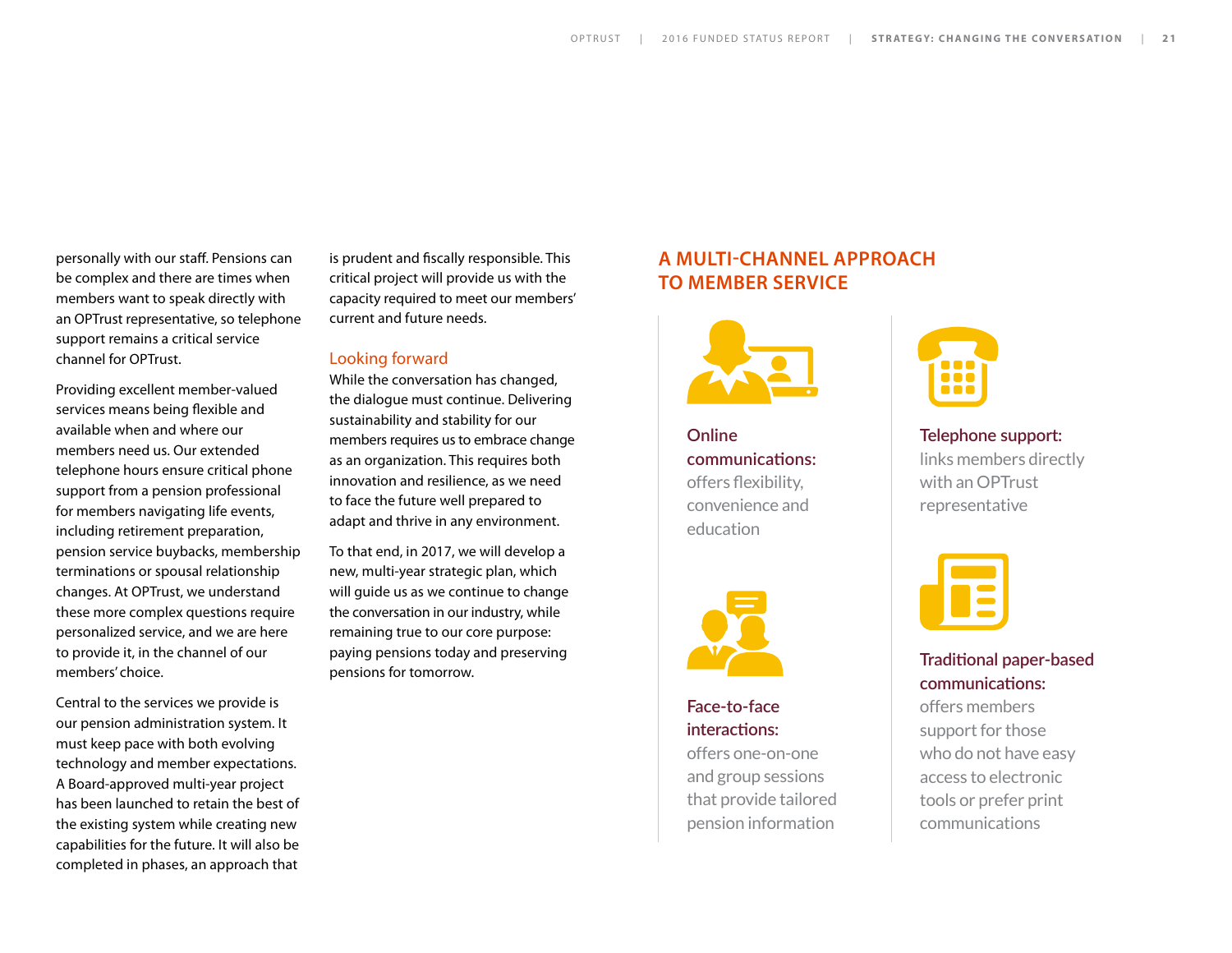# Pension Funding



#### 2016 funding valuation

OPTrust engages independent actuaries to perform regular valuations of the Plan to ensure there are sufficient assets to meet the projected cost of members' and retirees' lifetime pensions. These valuations provide a snapshot of the Plan's financial position and ability to meet its pension obligations, while providing a review of gains and losses experienced since the last valuation.

The Plan's 2016 funding valuation showed it remained fully funded as of December 31, 2016. The funding valuation also confirmed deferred (or "smoothed") investment gains of \$681 million, which will be recognized over the next four years and should further improve the Plan's funded status in years to come.

Consistent with our approach over the past few years, OPTrust's 2016 funding valuation strengthened the Plan's real discount rate to further improve its long-term sustainability. The Board of Trustees approved the following economic assumption:

**•** Reducing the Plan's real discount rate to 3.40%, net of inflation, down from

3.55% in 2015. This change reflects the expectation of lower long-term investment returns and reduces the risk of future losses due to investment returns falling short of the expected cost of members' and retirees' future pensions.

The net effect of the real discount rate change increased the total fund liabilities by \$502 million to add additional margins for conservatism for the purpose of strengthening the Plan's long-term sustainability.

In 2017, OPTrust is expected to file the Plan's December 31, 2016 funding valuation with the regulator showing that it is fully funded.

#### Funding outlook

The Plan's continued fully funded status is the result of an ongoing strategy to improve its long-term sustainability and prudent decisions by its sponsors.

Although the Plan continues to be fully funded, we need to ensure that it remains sustainable for current and future generations, regardless of market fluctuations.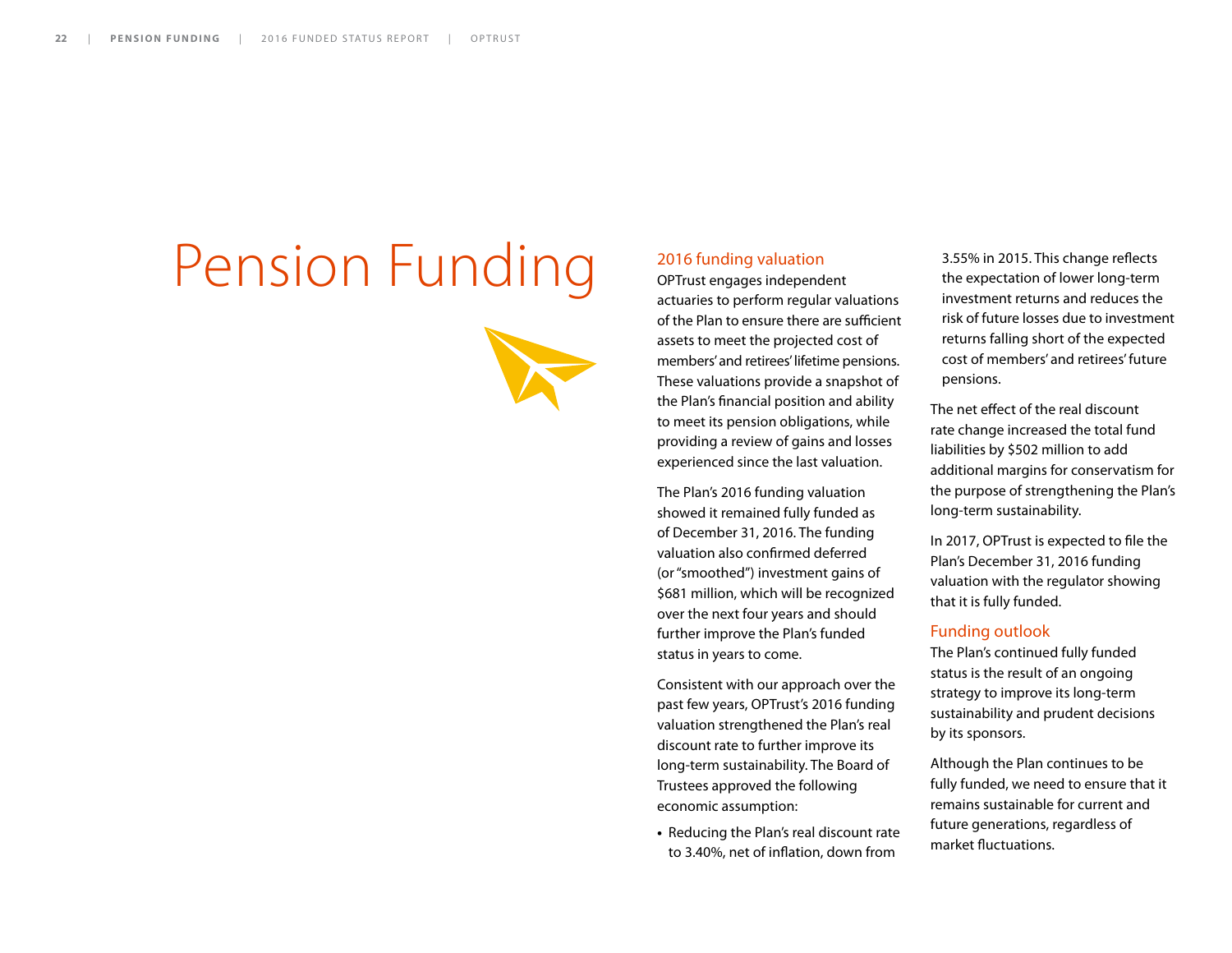To mitigate risks, OPTrust's staff continue to monitor a wide range of funding issues and analyze their potential impact on the sustainability of the Plan.

In 2016, some of these factors included:

- **•** the increase in life expectancy, increasing retirement years and the Plan's long-term pension obligations
- **•** the long-term decline in the ratio of OPTrust's active members to retirees, which reduces the Plan's ability to address funding shortfalls through increased contribution rates, if required
- **•** the uneven economic recovery, which has sharply increased market volatility and investment risk over the past several years.

These risks are partly offset by recent developments, including:

- **•** OPTrust's continued strengthening of the Plan's actuarial assumptions
- **•** OPTrust's review of our investment philosophies to better match its assets with its liabilities as part of our member-driven investing strategy

**•** the Plan's deferred investment gains of \$681 million at the end of 2016, which should strengthen its funded status over the next four years as these gains are recognized.

In 2016, OPTrust's staff provided the Trustees and the Plan's sponsors with information and technical advice on

these and other factors that might challenge the Plan's funding over the next several years. OPTrust's Board and staff will continue to work closely with the sponsors to address these challenges, propose solutions and support the long-term sustainability of the Plan.

#### FUNDING VALUATION ASSUMPTIONS

|                                                    | 2016<br><b>VALUATION</b> | 2015<br><b>VALUATION</b> |  |  |
|----------------------------------------------------|--------------------------|--------------------------|--|--|
| Inflation rate                                     | 2.00%                    | 2.00%                    |  |  |
| Investment return (real)                           | 3.40%                    | 3.55%                    |  |  |
| Investment return (nominal)                        | 5.40%                    | 5.55%                    |  |  |
| Salary increases 2016 (nominal) <sup>1</sup>       | N/A                      | 0.00%                    |  |  |
| Salary increases 2017 (nominal) <sup>1</sup>       | 1.40%                    | 1.40%                    |  |  |
| Salary increases after 2017 (nominal) <sup>1</sup> | 2.75%                    | 2.75%                    |  |  |
|                                                    |                          |                          |  |  |

1 Plus an amount for promotion, based on a long-term scale.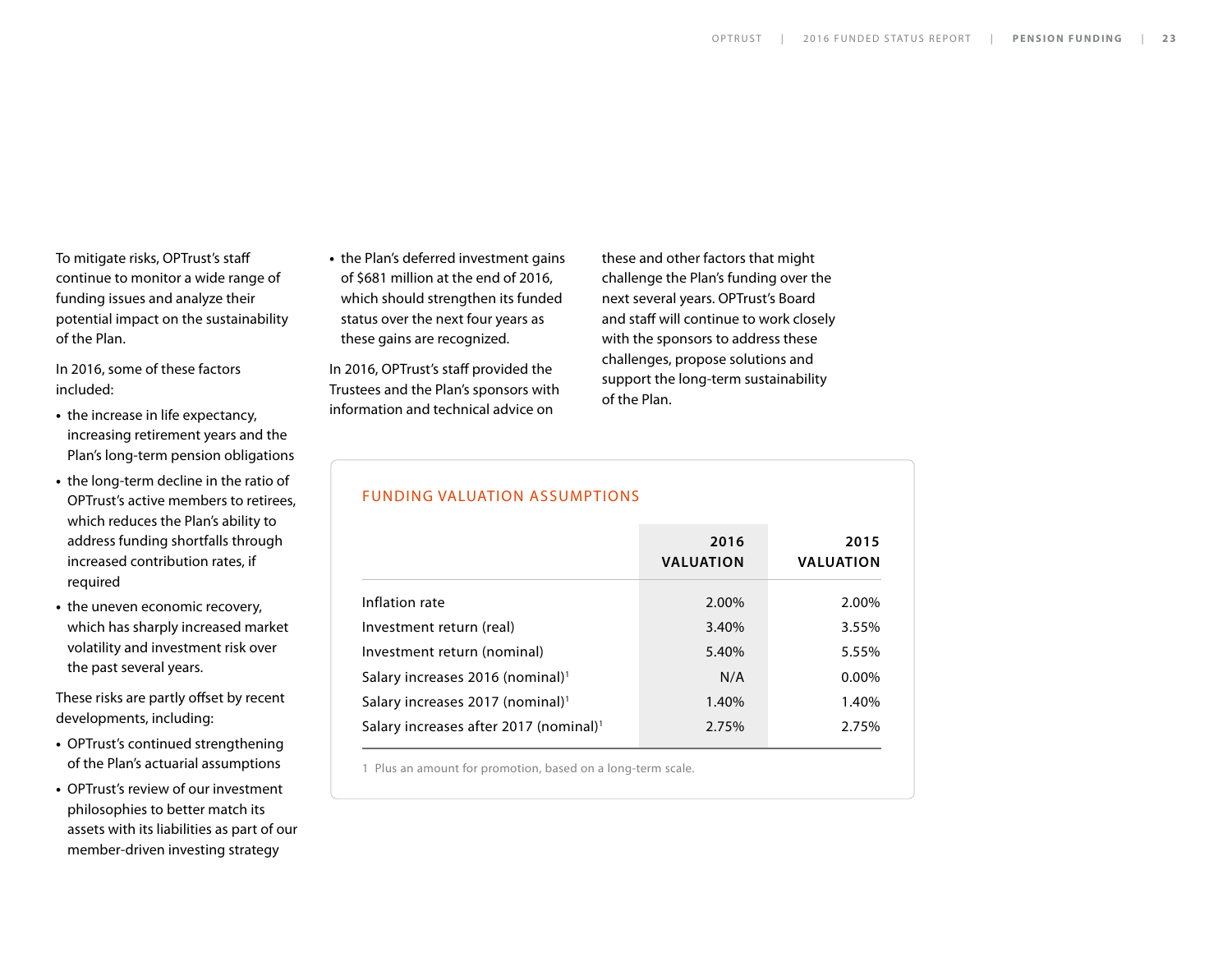Changes in the Plan's actuarial assumptions can have a major impact on the projected cost of members' and retirees' pensions and the Plan's funded status. This table shows the impact (in millions of dollars) of a 0.5% change in certain key assumptions on the Plan's funded status.

#### SENSITIVITY TO ACTUARIAL ASSUMPTION CHANGES

(\$ millions)

|                                                                      | $+0.50\%$ | $-0.50\%$ |
|----------------------------------------------------------------------|-----------|-----------|
| Impact of change in inflation linked<br>assumptions <sup>1</sup>     | 159       | (164)     |
| Impact of change in funding discount<br>rate assumption <sup>2</sup> | 1,592     | (1.836)   |
| Impact of change in assumed increase<br>in pensionable earnings      | (489)     | 432       |

1 Assumes equivalent change in economic assumptions that are dependent on inflation.

2 Assumes all other assumptions remain unchanged.

#### **FINANCIAL STATEMENT AND FUNDING VALUATIONS**

The financial position of the Plan is presented using two different methods: actuarial funding valuations and financial statement valuations.

#### Actuarial funding valuations

An actuarial funding valuation presents the Plan's financial information in accordance with the Board-approved funding policy and applicable regulatory constraints. It determines if the Plan's assets, together with expected investment income and current members' projected future contributions, are sufficient to fund the members' and retirees' promised benefits at retirement.

This valuation approach is known as the modified aggregate method. It identifies any gains and losses that have occurred since the last funding valuation and establishes the overall contribution requirements until the next valuation. The funding valuation includes a margin of conservatism in the setting of economic assumptions, with respect to the rate of return.

Ontario regulations require an actuarial funding valuation to be filed with provincial authorities at least once

every three years. Please see note 6 to the financial statements on page 67 for further discussion.

#### Financial statement valuations

OPTrust's financial statements rely on an actuarial valuation prepared in accordance with Canadian accounting standards for pension plans. The financial statement valuation is prepared using "best estimate" assumptions and does not incorporate margins of conservatism.

A formal valuation is prepared based on membership data at year-end. The valuation recognizes the increase in value of future obligations over time, and pension-related receipts and disbursements. Experience gains or losses on investment activities are recognized in the year incurred. Experience gains or losses related to other assumptions are recognized in conjunction with the funding valuation.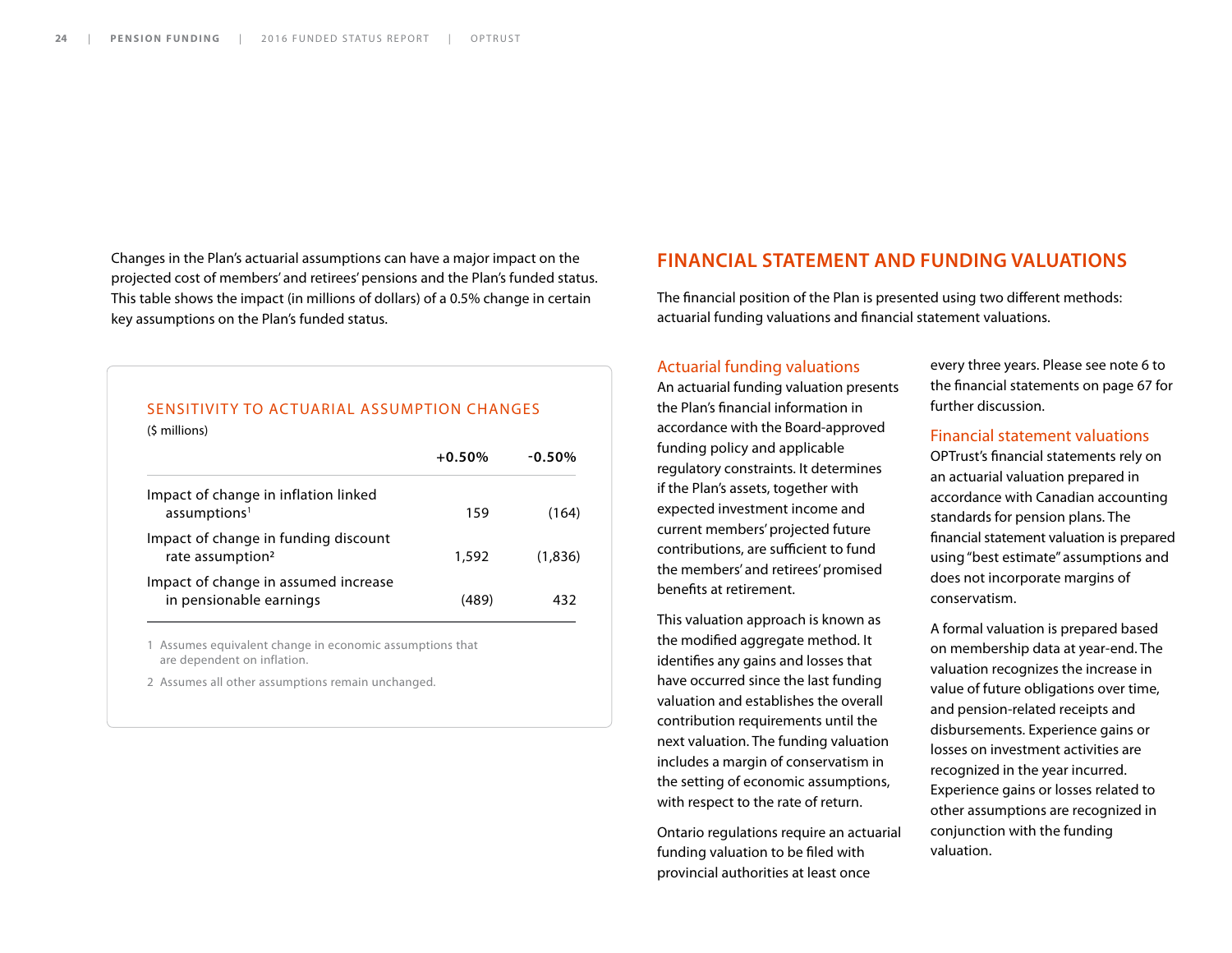## Investment Performance

#### Member-driven investing

OPTrust's mission is to pay pensions today and preserve pensions for tomorrow. We are a pension management organization. Our members depend on us to provide secure, predictable income in retirement. As such, how we think about investing and how we manage our plan needs to fully align with our members' interests.

We strive to keep the Plan in balance at all times to protect its funded status and improve plan certainty. There are three key components: **contributions** and **investment returns** on one side, and **benefits** on the other.

To achieve our primary goal of plan certainty, we need to strike the appropriate balance between two objectives:



- **• Sustainability**: Generating sufficient returns to keep the Plan fully funded; and,
- **• Stability**: Keeping contributions and benefits as stable as possible over time.

However, there are two primary challenges facing these objectives:

- **• Demographics:** Aging membership limits our ability to take on investment risk.
- **• Low expected returns:** Low interest rates and high valuations make earning investment returns more challenging.

In this challenging investment environment, we are committed to protecting our funded status and avoiding undue risk. This is why we are continuing to execute on our member-driven investing (MDI) strategy.

#### Fully funded despite uncertain markets

We continued to focus on our most important metric of performance – our funded status. Despite the overall challenging market environment, we remained fully funded.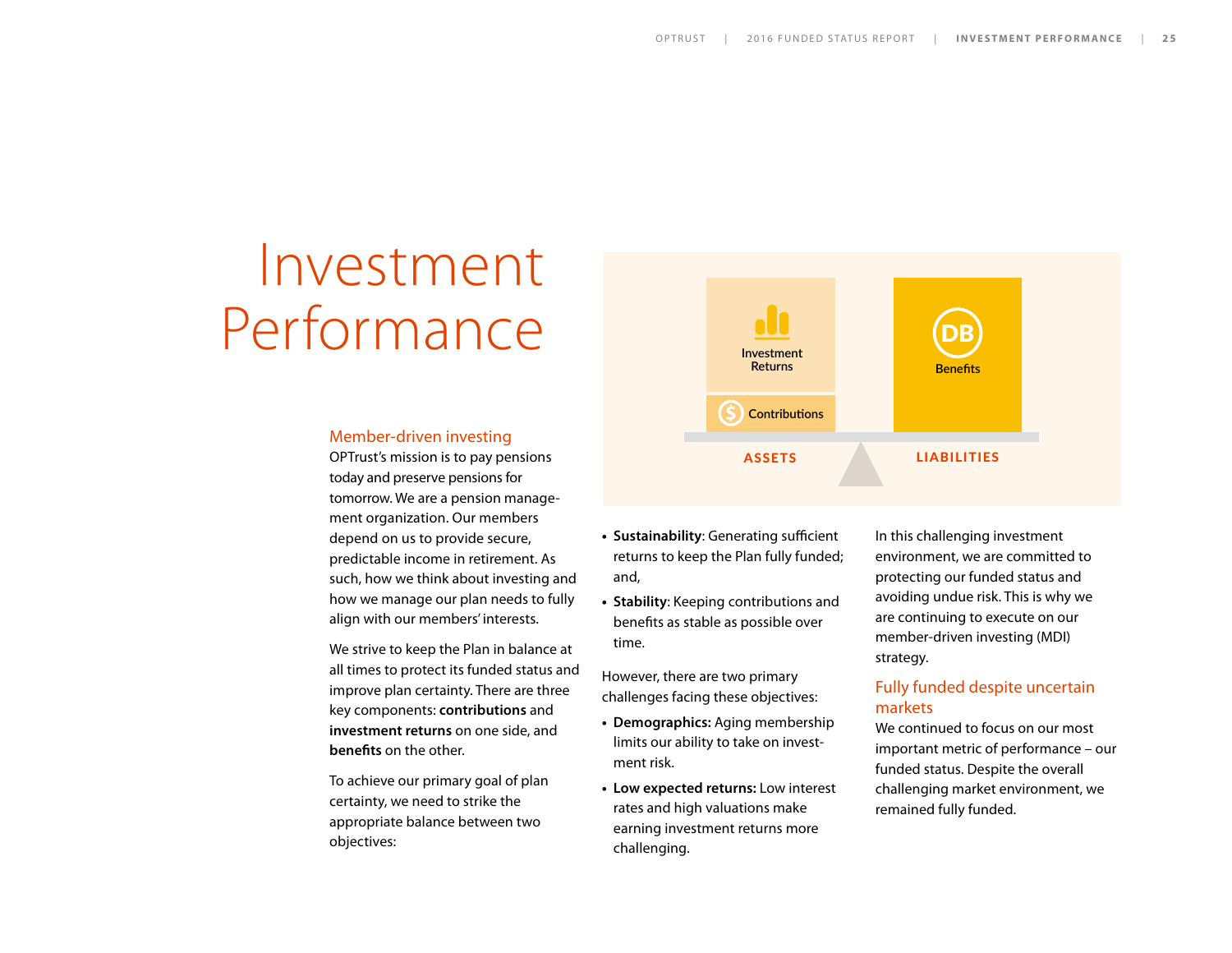#### **2016: A YEAR OF UNEXPECTED OUTCOMES**



#### **January**

Significant sell offs in risky assets triggered initially by an unexpected acceleration in the depreciation of the Chinese yuan vs. the U.S. dollar. This was compounded by a sharp decline in oil prices.



#### **March**

Co-ordinated policy by central banks and a more dovish tone by the U.S. Federal Reserve on its projected path of further interest rate hikes helped ease investors' concerns over a slowdown in U.S. growth and fears of an impending recession.

#### **May**

Rebound in oil prices helped markets to recover early losses and the S&P500 climbed to new highs.



**June**  British public unexpectedly voted in a referendum to leave the European Union, which called into question the region's stability. This sparked another decline in risky assets and investors took refuge in safe-haven assets such as the U.S. dollar and longterm government bonds. However, the volatility was surprisingly shortlived and global markets rebounded once again, helped by signs of improving global economic growth.



#### **November**

Election of the 45th president of the United States surprised markets as many predicted a sell off in equities, but U.S. equity markets reacted positively. Expectations that the elected president's policies would be growth friendly pushed stocks, the U.S. dollar and bond yields higher.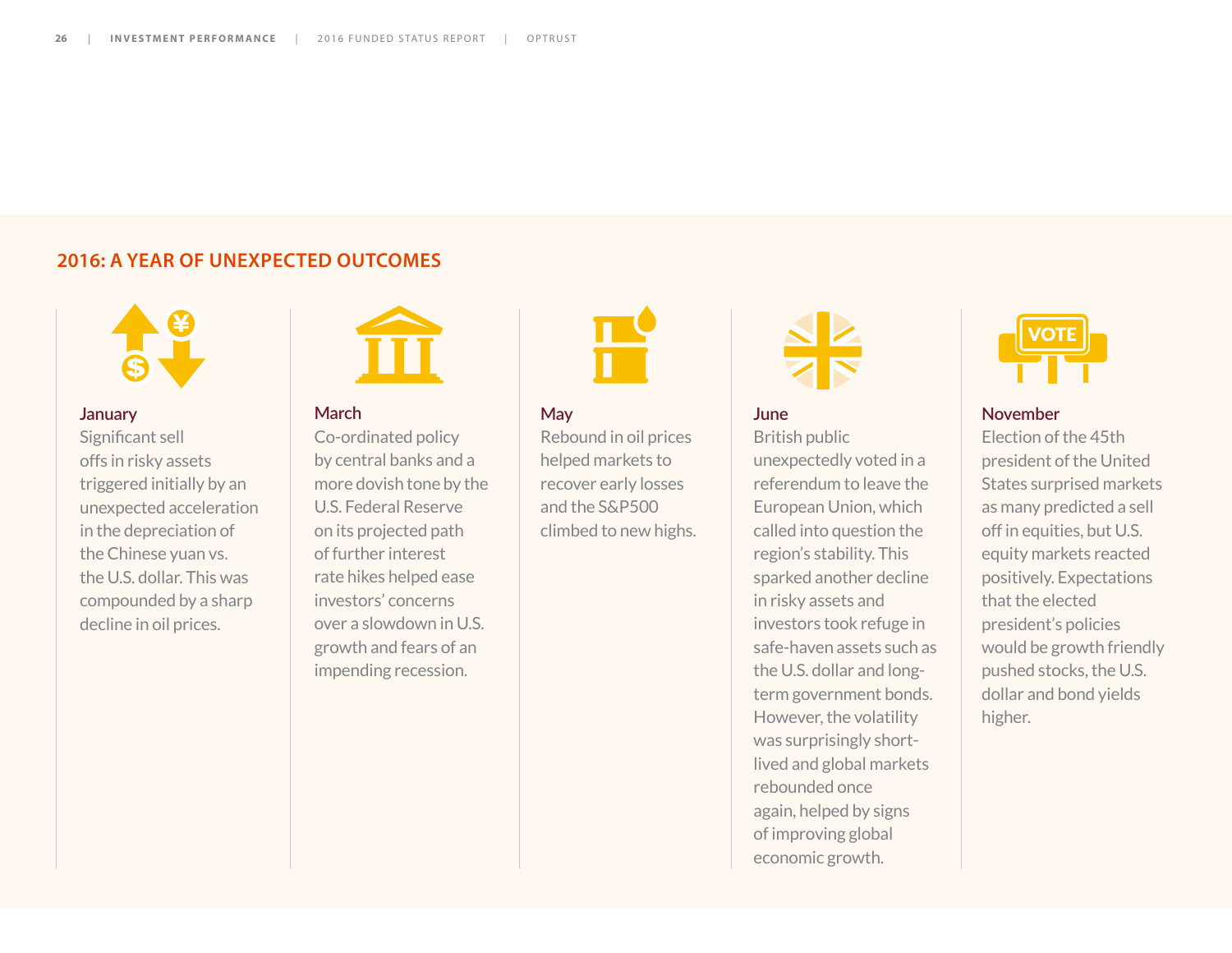One year into the implementation of our MDI strategy, we have made significant progress across several initiatives. In terms of diversification, we reduced our exposure to equity risk. Concurrently, we increased our exposure to absolute return strategies.

These decisions were undertaken to provide the total fund portfolio with a more balanced set of risk exposures, which are aligned with our MDI objectives. We restructured our fixed income portfolio to better match the interest rate sensitivities in our liabilities, while improving our overall liquidity position. We also rebalanced our currency exposure, considering other exposures in the total fund and ensuring a better overall risk-reward trade off. In addition, we continued to progress in our internalization initiative to bring the majority of public market assets and strategies in-house.

**Looking forward:** While markets reacted favourably to the U.S. election, we remain cautious due to continued uncertainty. Given we are late in the economic cycle, the potential for policy mistakes is high, while the geopolitical risk has also risen. Valuations remain

stretched and debt levels remain elevated.

Our focus is on building a robust portfolio that is not overly reliant on equities as the generator of investment performance. We seek broad diversification that will allow us to harvest risk premia in different economic environments. Our goal is to increase pension certainty, not earn outsized returns by taking excessive risk.

**PUBLIC EQUITY:** Currently sourced through external managers, our public equity exposure is designed to generate returns, provide diversification and act as a potential source of liquidity, should it be required.

A rebound of cyclical sectors such as energy and materials helped lift public equities with our portfolio benefiting from an overweight to Canadian equities. Similarly, emerging market equities performed well through much of the year, largely in response to a more dovish U.S. Federal Reserve and more stimulative policies from China.



#### TOTAL FUND DIVERSIFICATION BY GEOGRAPHY At December 31, 2016

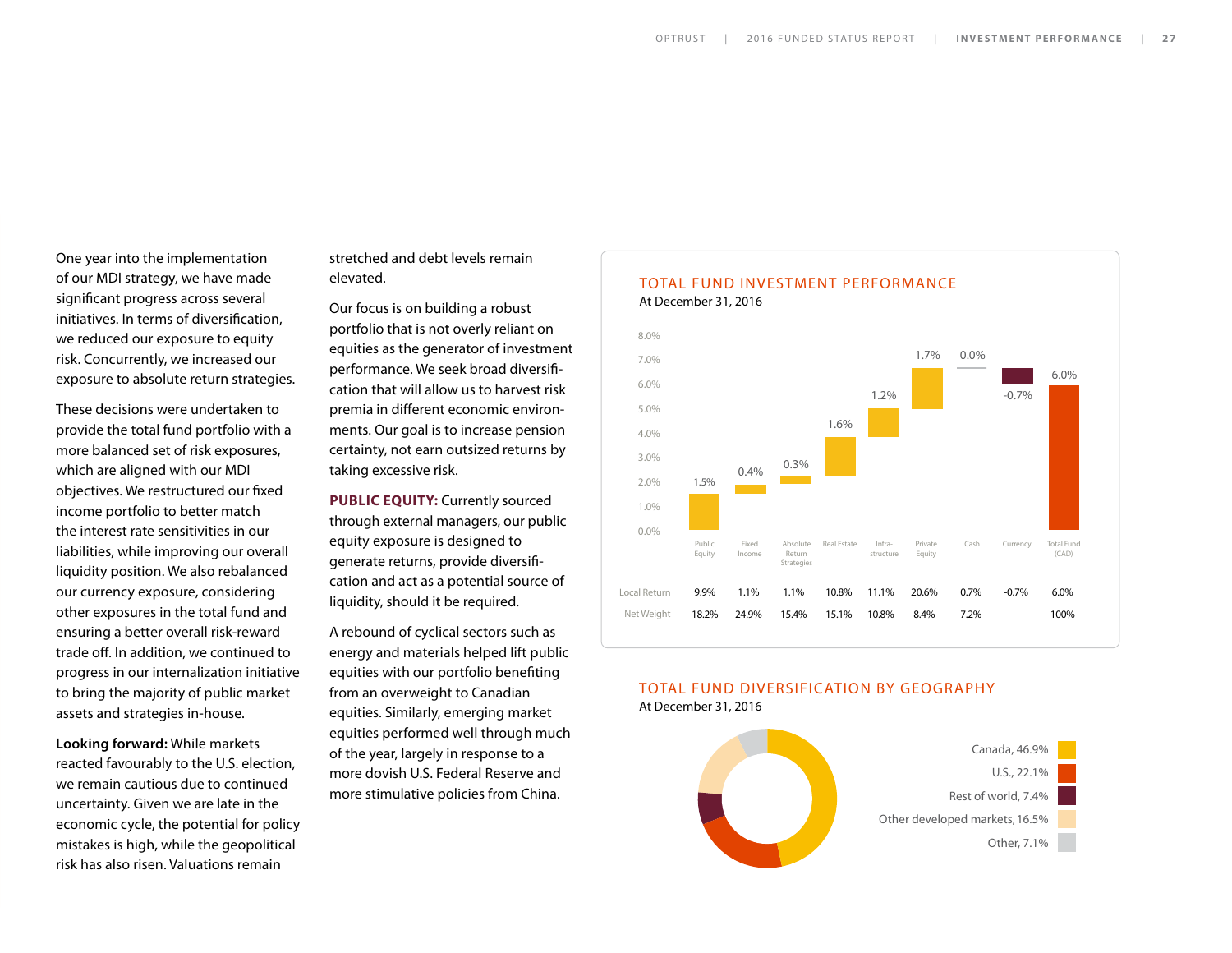Following the U.S. election, positive sentiment around stronger U.S. growth boosted U.S. equities, strengthened the U.S. dollar and increased global bond yields.

Overall, the public equity portfolio generated a net return of 9.9% in 2016.

**Looking forward:** Our focus for public equities will expand beyond expected returns to include risk and liquidity efficiency. The public equities portfolio will continue to adjust to the needs of the total fund, considering diversification, risk factor sensitivities and our desire for uncorrelated value add. Over time, we anticipate expanding our source of public equity returns to include exchange-traded funds and derivative strategies.

**FIXED INCOME:** Fixed income serves as the main source of liquidity and the primary liability-hedging asset. In addition, fixed income provides diversification benefits, especially in a deflationary environment.

The fixed income portfolio experienced a very volatile year. Consistent with our MDI objectives to protect the Plan from an overall deflationary environment

and to better match the interest rate sensitivity of our liabilities, we modestly increased the duration of our fixed income portfolio in early 2016. Fixed income posted strong gains until late summer when signs of improving growth and a shift in sentiment towards risk-taking began to push yields higher.

Growth and inflation expectations further reset following the U.S. election, as the prospects of potential fiscal stimulus and tax cuts in the U.S. caused the markets to adjust. As a result, fixed income experienced a significant sell off late in the year, led by U.S. treasuries.

Overall, the fixed income portfolio generated a net return of 1.1% in 2016.

**Looking forward:** Fixed income will continue to play an important role within the total fund. We expect to increase exposure if yields reach more attractive levels in the future.

#### **ABSOLUTE RETURN STRATEGIES:**

Absolute return strategies aim to produce a positive return across all market regimes, whether they are rising, flat or falling. These strategies

are less constrained than those used by traditional managers who employ the "buy and hold" strategy. In general, hedge fund strategies fall within this category.

Our MDI strategy focuses on harvesting different types of risk premia in a diversified manner. Absolute return strategies help us in this regard.

Our absolute return strategies portfolio is still in its infancy. In 2016, we made approximately \$2.4 billion in commitments to external managers that we believe have the potential to become strategic partners with OPTrust.

Overall, the absolute return strategies portfolio generated a net return of 1.1% in 2016.

**Looking forward:** In 2017, we will continue to reposition our total fund portfolio towards a more balanced set of risk factor exposures. Increased exposure to absolute return strategies will help during heightened market volatility and a challenging macroeconomic environment. We expect to grow this part of our portfolio over time.

**REAL ESTATE:** Real estate provides predictable income helping to fund the Plan's pension obligations. It generates attractive risk-adjusted returns and helps lower funded status volatility. Real estate is also an important diversifier and a hedge against inflation over the long term.

Supportive real estate fundamentals, continued low interest rates and a global surplus of capital led to persistently strong demand for commercial properties and elevated levels of investment transactions across most markets. While these market dynamics pushed income yields to historically low levels and correspondingly record high pricing for properties, the premium for investing in real estate over government bonds remains attractive.

In 2016, the Real Estate Group rebalanced the portfolio as the market cycle matured. We committed to 16 new investments in North America and Europe totalling \$530 million. The real estate portfolio generated a net return of 10.8%.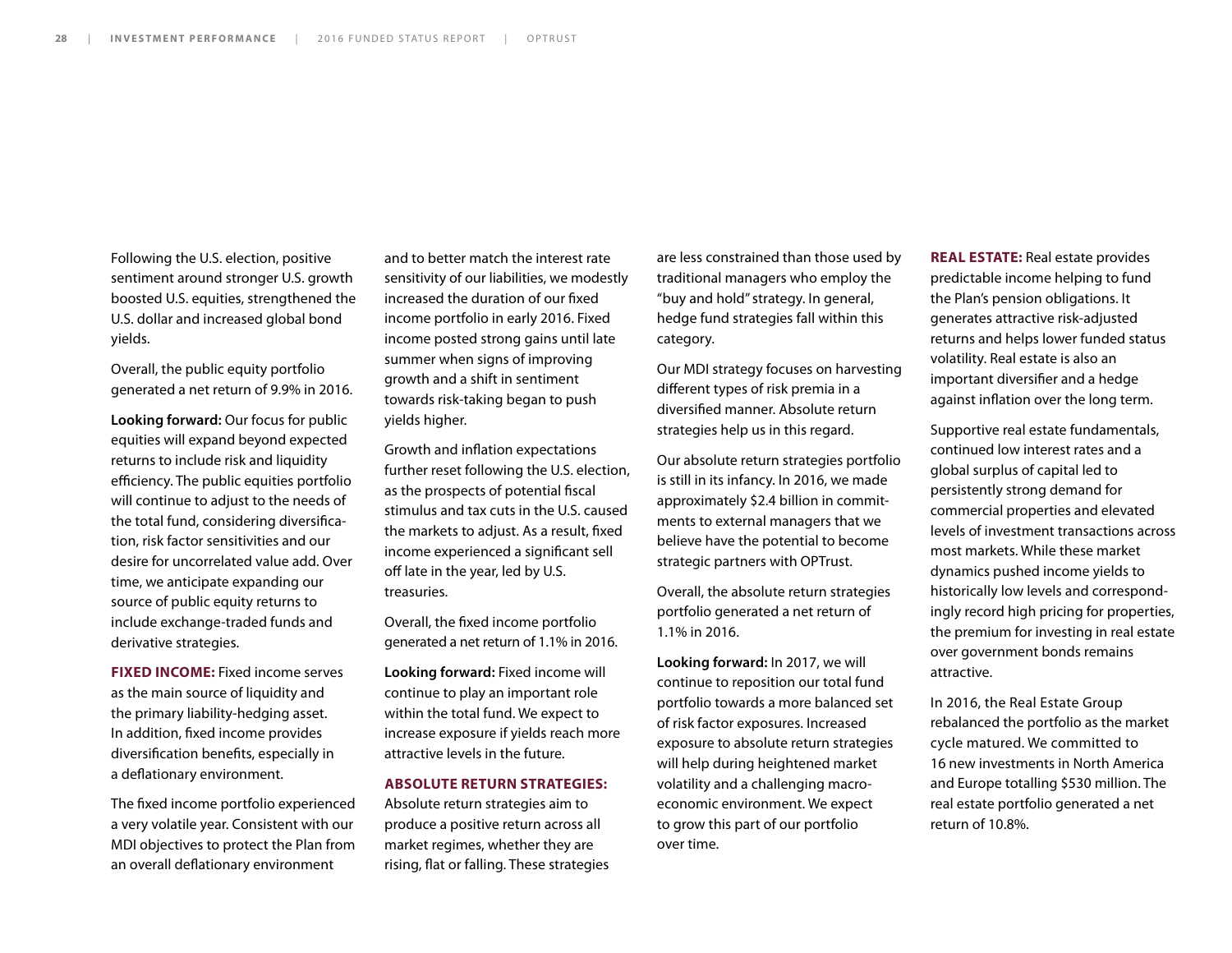**Looking forward:** OPTrust will focus on seeking property investments which offer the potential of income growth, as well as opportunities to improve the quality and functionality of our investments through participating in selective development strategies, primarily in North America. Over the long term, we will continue to increase the internally-managed portion of the portfolio.

**INFRASTRUCTURE:** Infrastructure investments add diversification and act as a partial inflation hedge for the total fund. They also provide potential for long-term growth.

In an environment of low interest rates, readily available access to attractive debt financing and steadily rising institutional allocations to infrastructure, it remained challenging to source and access attractively valued assets.

In 2016, we committed to two new investments in North America and Developed Asia totalling \$194 million. The infrastructure portfolio generated a net return of 11.1% in 2016.

**Looking forward:** We are well positioned to exploit a number of attractive, smaller scale opportunities within this market segment. Our infrastructure investment strategy continues to be predicated on being a flexible and partnership-driven investor. We look for opportunities that require some degree of creativity in deal execution, as we have the ability to structure the transactions to provide both downside protection and upside potential.

**PRIVATE EQUITY:** Private equity is expected to generate higher returns than public equity while providing a smoother volatility profile.

The overall private equity market environment remained competitive. Average fund sizes increased on the back of growing capital inflows into the asset class. This, in combination with strong credit markets, caused a continued upward trend in valuations, which approached historical highs.

This backdrop highlighted the importance of remaining disciplined in capital deployment. We remained

cautious and disciplined when adding investments to the portfolio and focused on high-quality assets, where we believed there was considerable upside potential through valuecreation initiatives and where our downside risk was well protected. We also opportunistically sold investments in the portfolio given the buoyant market conditions.

In 2016, we committed to 10 new investments (excluding follow-on investments) across North America, Europe and Developed Asia totalling \$488 million. The private equity portfolio investment generated a net return of 20.6% for the year.

**Looking forward:** We will continue to observe the private equity market trends and seek investment opportunities that provide attractive riskadjusted returns – segmented by strategy and capital structure (e.g. private debt, long-term equity opportunities, traditional growth capital and buyout strategies). We will continue to actively source transactions within our private equity portfolio with a bias towards more co-investments and direct investments.

**CURRENCY:** Fluctuations in exchange rates have the potential to significantly impact the volatility of a global investment portfolio. As such, our MDI strategy supports maintaining hedges on most of our foreign currency exposure. However, some foreign currency exposure, particularly in those currencies that tend to act as a safe haven in times of market stress, can act as a meaningful source of diversification.

Over the course of 2016, we saw a modest rebound in the Canadian dollar, in response to higher oil prices. Our unhedged currency exposure, which is mostly in U.S. dollars, resulted in a drag on performance of -0.7%.

**Looking forward:** We will continue to dynamically manage our unhedged currency exposure, limiting the potential for foreign currency to negatively impact the Plan's funded status.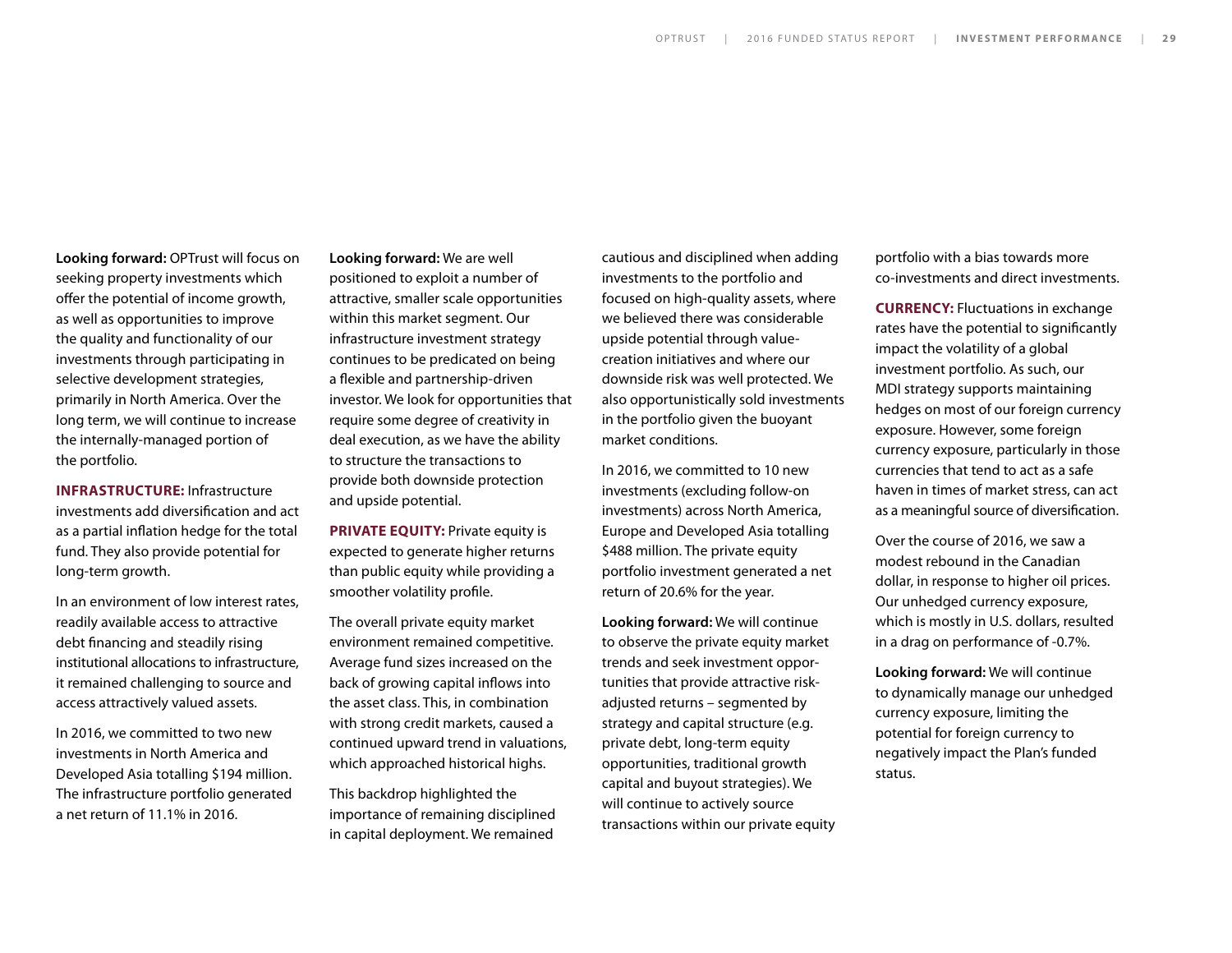#### Ensuring alignment through total fund performance metrics

Our MDI strategy includes three performance metrics to measure our strategy and actions, all of which are aligned to the funded status of the Plan:

- 1. sustainability
- 2. risk efficiency
- 3. surplus preservation.

Each of these metrics plays a complementary role, looking at a different dimension of the strategy and also considers the investment horizon. All of our actions are rigorously monitored and measured to ensure we are accountable for our decisions.

#### **RESPONSIBLE INVESTING ACTIVITIES IN 2016**



Continued advocacy for global climate policy

 $A+$ 

Received an A+ from the PRI on our overarching approach to responsible investing

351

Engaged 351 companies globally on key environmental, social and governance issues



Conducted portfolio climate risk assessment of the total fund



Voted at 2,340 company meetings worldwide



Participated in the consultation with the Task Force on Climaterelated Financial **Disclosures** 

CIO joined the PRI's Asset Owner Advisory Council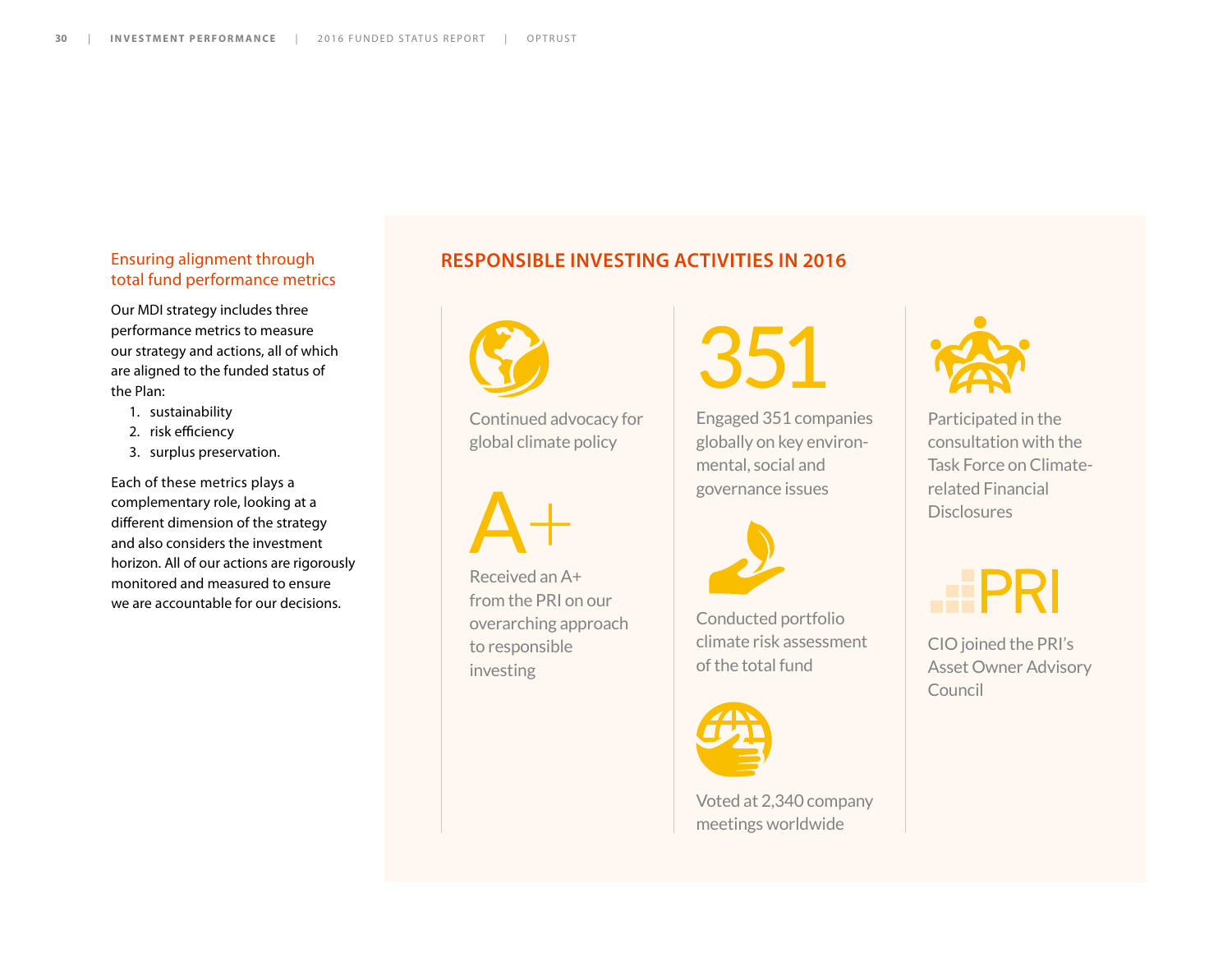# Serving Members

#### **SERVICES WE PROVIDE**

- new member enrolments
- leaves and past service
- transfers into and out of the Plan
- membership terminations
- spousal separation quotes
- pension estimates
- payment of monthly pensions
- address and beneficiary updates
- tax reporting

#### Dedication. Commitment. Service.

We serve almost 90,000 members as we pay pensions today and preserve pensions for tomorrow. We take pride in assisting them every step of the way as they move from enrolment to retirement.

In 2016, we sharpened our focus on our member-driven strategy to better connect with and respond to our members' needs. This approach positioned us to confidently pursue our goal of delivering a world-class pension experience to our members. From transactional services such as buybacks and transfers to providing information that enables members to make informed decisions regarding their pensions, we were here – on the phones, in person and at information sessions held at various locations across the province.

This year also saw a significant increase in retirement requests and other transactions associated with transitioning from active member status to retiree. We ended the year with an approximately 60% increase in new retirements over 2015.

Despite the increase in volumes, we continued to receive high service scores from members with an average satisfaction rating of 9.1 out of 10 and equally high marks industry wide.

#### Delivering exceptional service

In 2016, we continued to deliver pension information through a variety of channels including hosted sessions, webinars and one-on-one counselling held at our office and in locations across the province. OPTrust held 69 pension information sessions in 26 cities and towns across the province where almost 2,500 members attended. Our members appreciate the opportunity to ask questions and engage in discussions on complex topics when facing decisions about their future. We strive to deliver services with professionalism and understanding so that we can provide the required support.

Our commitment to service was clearly demonstrated in 2016, when two of our pension experts delivered a pension information session to a group of members in a tool shed, the first ever, near Six Mile Lake in the Port Severn area. While sessions typically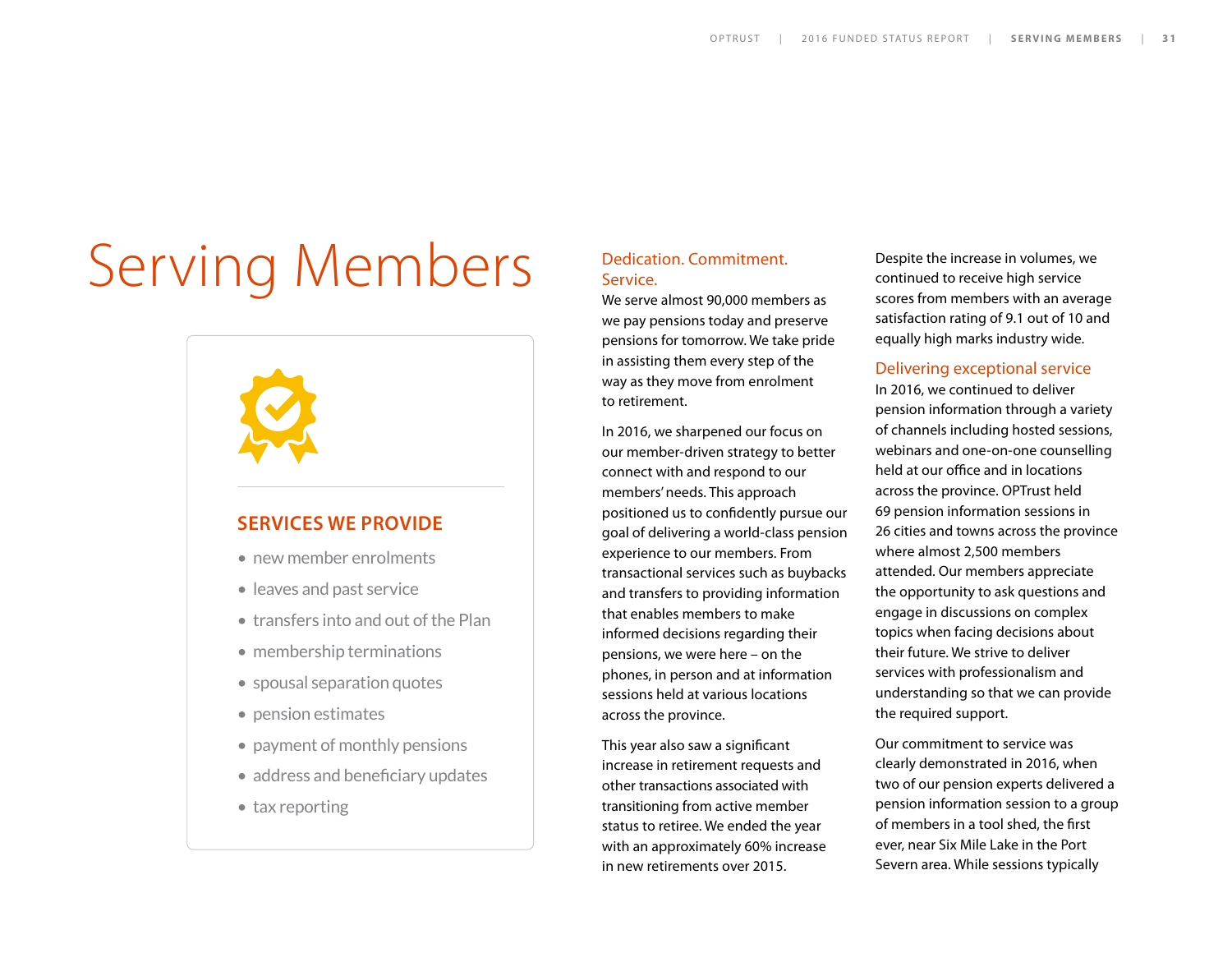### **2016 HIGHLIGHTS**

9.1/10 Resounding success dealing with increased retirement volumes yet achieving solid member satisfaction

60% increase in retirement volumes over 2015



69 pension

information sessions

 $26$  cities and towns across the province



532 members received services by paying us a visit in person

55,880

member requests received and processed by staff



84% of overall member requests were processed within service standards

9,010 notices to fixed-term employees informing of option to join the Plan

53,532 calls handled



second call response time



76,437<br>online transactions

 $172,734$ <br>email notices on a variety of reporting and informational items

63% of first-contact resolution

84/100 CEM Benchmarking Inc. score, exceeding the peer group's median score of 79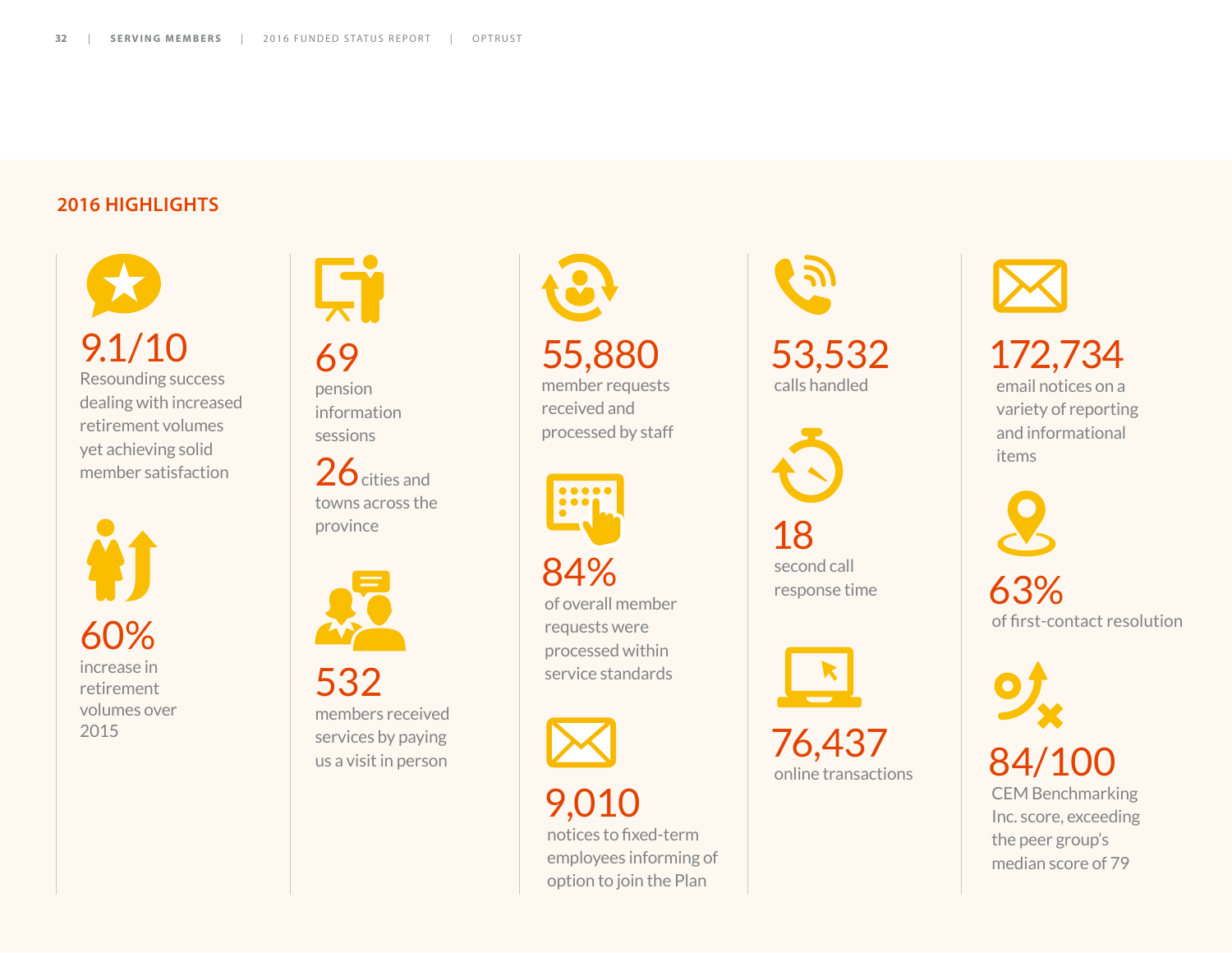take place in hotel meeting rooms, at an employer site or at the OPTrust office, we travelled gravel roads, set up in a unique space and delivered an engaging, tailored presentation that helped a small group of our members learn more about their pension options. Questions were answered and members left feeling secure in the knowledge that their pension plan is here for them. We pride ourselves on being here to support our members throughout their careers and provide answers to their questions in the most accessible way.

### **CONNECTING WITH OUR EMPLOYERS**

We work to establish stronger relationships with our participating employers and in 2016, we welcomed more than twenty employer representatives on-site for meetings to improve dialogue, solicit feedback on our performance and ultimately improve data quality.



In 2016, OPTrust's active membership decreased slightly by 260 to 43,575 at year-end, while the number of net pensioners increased by 2,688 to 36,409 at year-end.

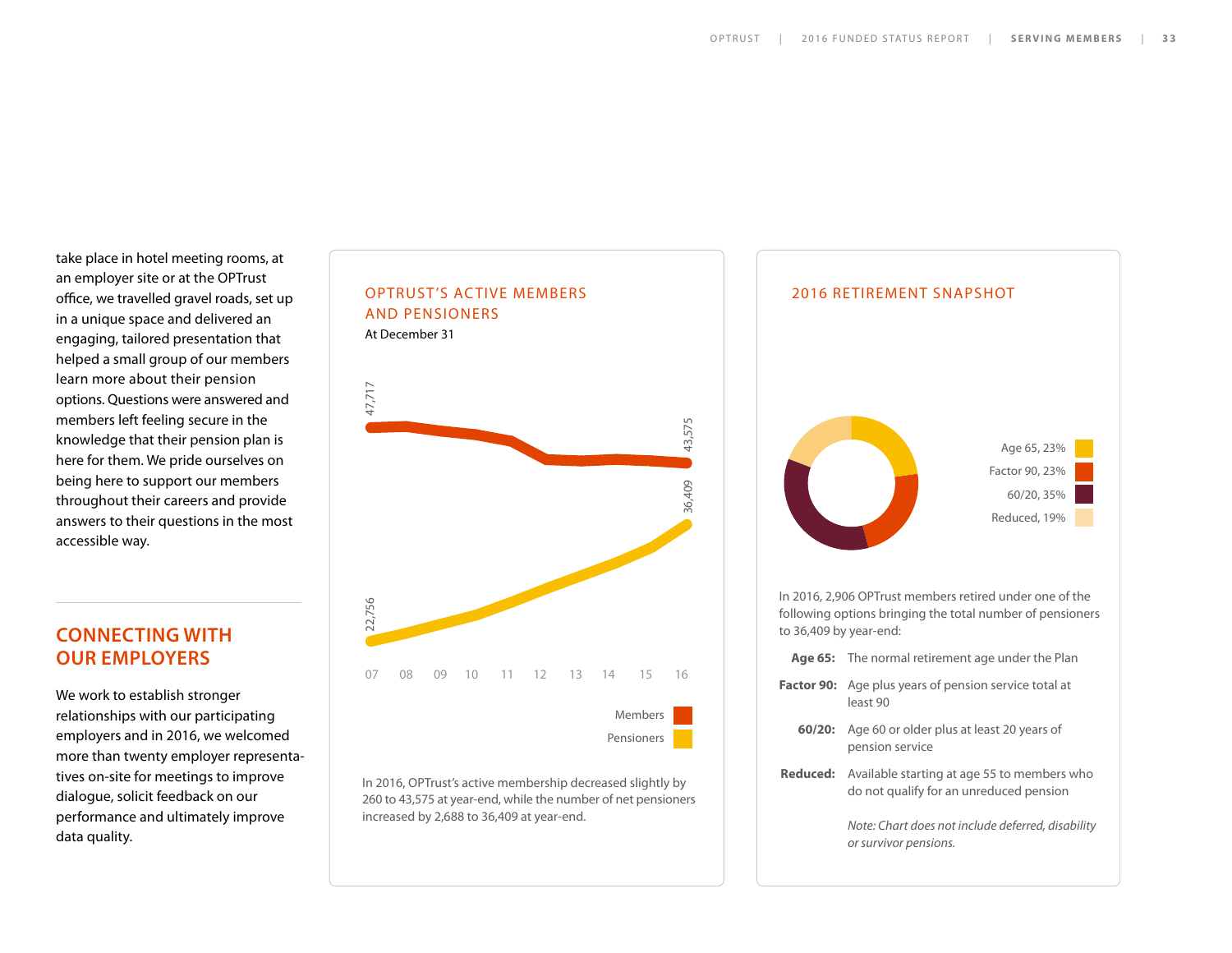#### Strong performance

In addition to assisting almost 3,000 members as they retired in 2016, we also improved on service delivery. We delivered *Annual Pension Statements* and *Pension Information Change Statements* to members and retirees, respectively, up to three months earlier than usual. This improvement resulted in members receiving relevant information for tax and budget planning in a more timely manner.

In 2016, we served more members via webinars, benefiting those who live in remote areas and were unable to attend our pension information sessions. Members also used our instructional videos to help complete forms and navigate OPTrust information requirements.

#### Overall results

Our member-driven strategy guides all of our actions and drives us to provide a consistently high level of service. It provides us with a clear focus and ensures our members and their needs are at the core of everything we do.

#### TOTAL SERVICE SCORE VS. EXTERNAL BENCHMARKS



OPTrust's total service score was 84 out of 100 in the most recent survey of leading pension plans by CEM Benchmarking Inc. Our score exceeded both the median score of 79 for our peer group of nine Canadian plans, and the average score of 77 for all 52 plans included in the survey.

#### SERVICE SCORES BY ACTIVITY

| Activity                            | Weight | <b>OPTrust</b> | Peer<br>Median |
|-------------------------------------|--------|----------------|----------------|
| 1. Member Transactions              |        |                |                |
| a. Pension Payments                 | 19.7%  | 100            | 100            |
| b. Pension Inceptions               | 7.4%   | 98             | 93             |
| c. Withdrawls and Transfers-out     | 1.3%   | 69             | 55             |
| d. Purchases and Transfers-In       | 3.1%   | 62             | 63             |
| e. Disability                       | 3.8%   | 91             | 100            |
| 2. Member Communication             |        |                |                |
| a. Call Centre                      | 21.2%  | 85             | 71             |
| b. 1-on-1 Counseling                | 7.4%   | 72             | 70             |
| c. Member Presentations             | 6.5%   | 89             | 89             |
| d. Written Pension Estimates        | 4.7%   | 75             | 85             |
| e. Mass Communication               |        |                |                |
| • Website                           | 11.3%  | 71             | 72             |
| • News and targeted                 |        |                |                |
| communication                       | 2.8%   | 82             | 83             |
| • Member statements                 | 4.7%   | 81             | 80             |
| 3. Other                            |        |                |                |
| Satisfaction Surveying              | 5.0%   | 68             | 49             |
| Disaster Recovery                   | 1.0%   | 97             | 96             |
| <b>Weighted Total Service Score</b> | 100.0% | 84             | 79             |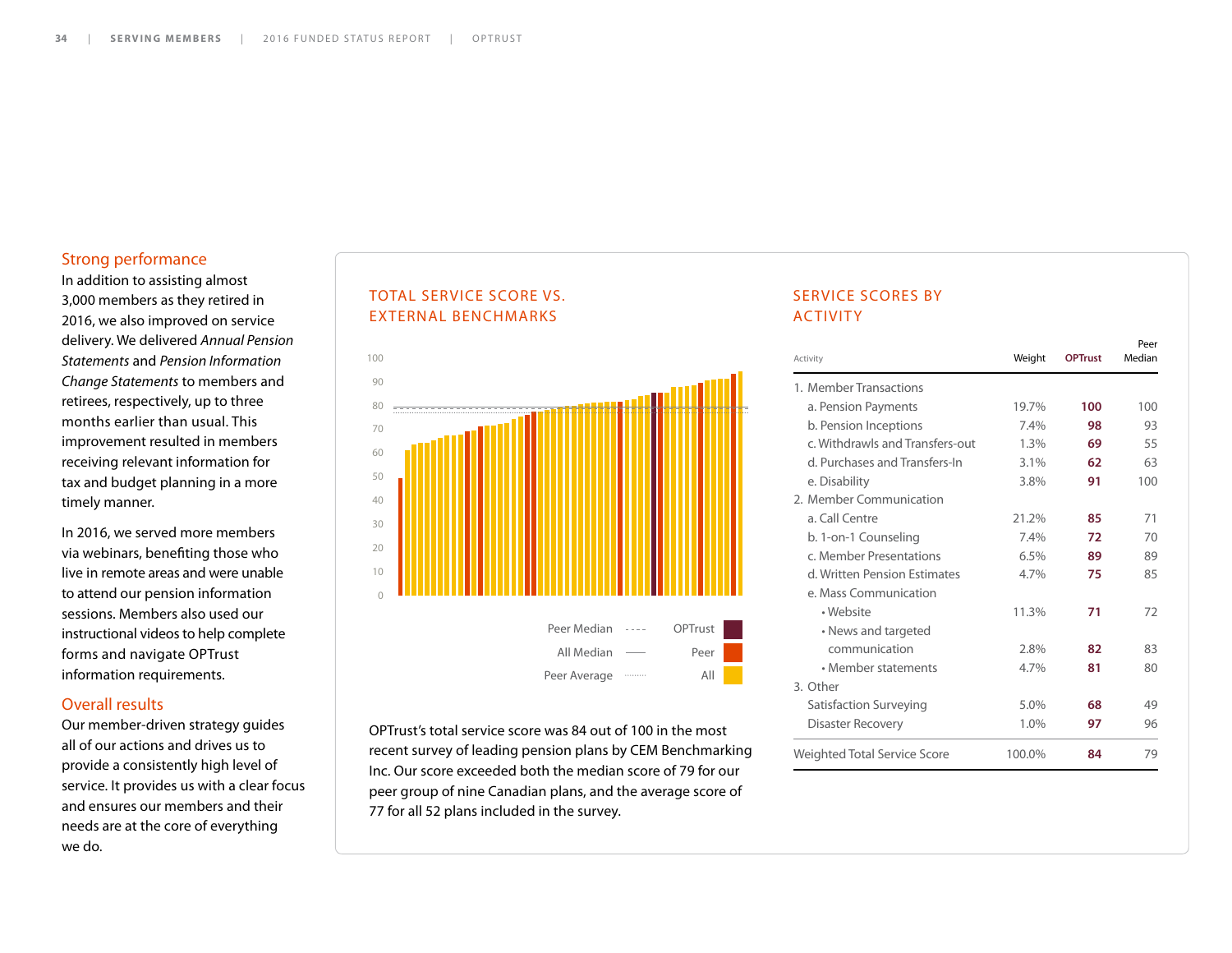#### MEMBERSHIP STATISTICS

| At December 31                                                             | 2016             | 2015             | 2014             | 2013             | 2012             |
|----------------------------------------------------------------------------|------------------|------------------|------------------|------------------|------------------|
| <b>Active members</b>                                                      | 43,575           | 43,835           | 44,008           | 43,827           | 43,981           |
| Average age<br>Average salary                                              | 45.1<br>\$62,121 | 46.1<br>\$62,488 | 46.3<br>\$62,417 | 46.5<br>\$62,391 | 46.4<br>\$61,791 |
| Number of new members enrolled<br>Number of members terminated or retiring | 4,567<br>4,827   | 4,271<br>4,444   | 4,170<br>3,989   | 3,453<br>3,607   | 2,225<br>4,274   |
| Former members with entitlements in the Plan*                              | 1,500            | 1,237            | 1,735            | 1,471            | 1,882            |
| Deferred pensioners**                                                      | 8,058            | 8,198            | 8,524            | 8,744            | 8,966            |
| <b>Current pensioners</b>                                                  | 36,409           | 33,721           | 31,946           | 30,426           | 28,916           |
| Average age<br>Average annual pension                                      | 70.3<br>\$21,321 | 70.2<br>\$20,868 | 69.8<br>\$20,519 | 69.3<br>\$20,351 | 69.2<br>\$20,005 |
| <b>Total members and pensioners</b>                                        | 89,542           | 86,991           | 86,213           | 84,468           | 83,745           |

\* "Former members with entitlements in the Plan" includes members whose termination or divestment was unprocessed at year-end.

\*\* "Deferred pensioners" includes former members whose termination or divestment has been processed and who continue to have entitlements in the Plan.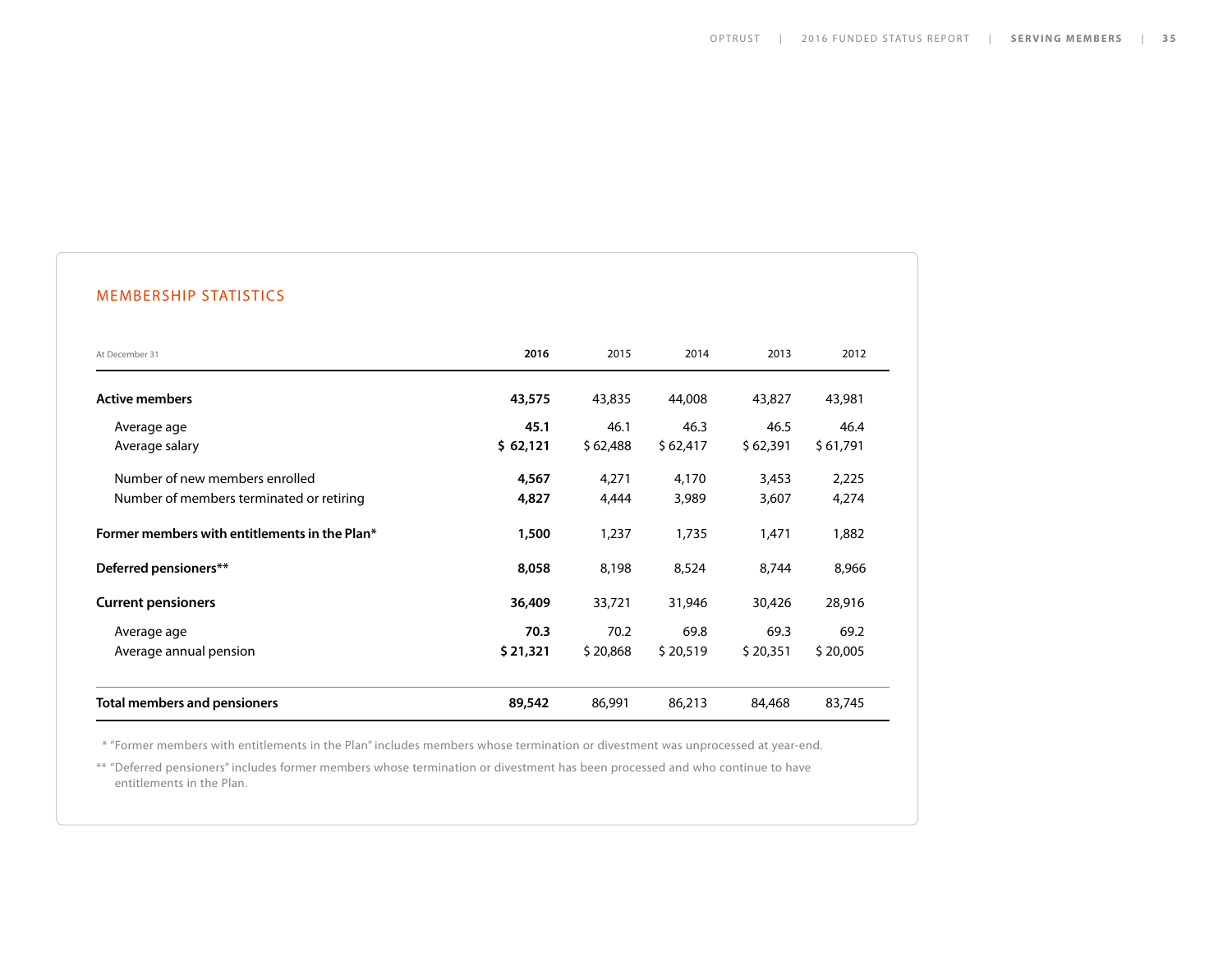# Governance and Accountability



OPTRUST WAS ESTABLISHED in 1995 to give members a voice in key decisions affecting their pensions through a joint sponsorship model that recognizes the Ontario Public Service Employees Union (OPSEU) and the Government of Ontario as equal sponsors of the Plan and is registered under the *Pension Benefits Act* (Ontario) as a "jointly sponsored pension plan". The Plan's governing documents define the roles and responsibilities of the Plan's sponsors and its Board of Trustees. It also provides the Board with the authority required to ensure OPTrust can deliver retirement security to its almost 90,000 members, pensioners and their dependants.

#### Plan sponsors

OPSEU and the Government of Ontario each appoint five Trustees to OPTrust's 10-member Board. The sponsors are also responsible for plan design, including the benefits provided under the Plan and the contribution rates paid by members and their employers.

#### Board of Trustees

As the legal plan administrator, the Board has overall responsibility for the administration of the Plan and the

management of the assets. In accordance with the Plan's governing documents, established trust principles and the governance practices of jointly sponsored pension plans, the Board has delegated responsibility for managing the affairs of OPTrust to the President and CEO, subject to certain matters for which the Board has retained responsibility. The effect of the Board's delegation is to vest strategic and monitoring responsibilities in the Board of Trustees and management responsibilities in the CEO.

To assist it in carrying out its work, the Board has established four standing committees: the Governance and Administration Committee, the Audit, Finance and Risk Committee, the Investment Committee, and the Human Resources and Compensation Committee. The standing committees operate under terms of reference, and report and make recommendations to the Board on matters which fall within their mandate. From time to time, the Board establishes ad hoc committees to work on special projects.

The Board retains its own advisors to assist it in carrying out its oversight and monitoring responsibilities and is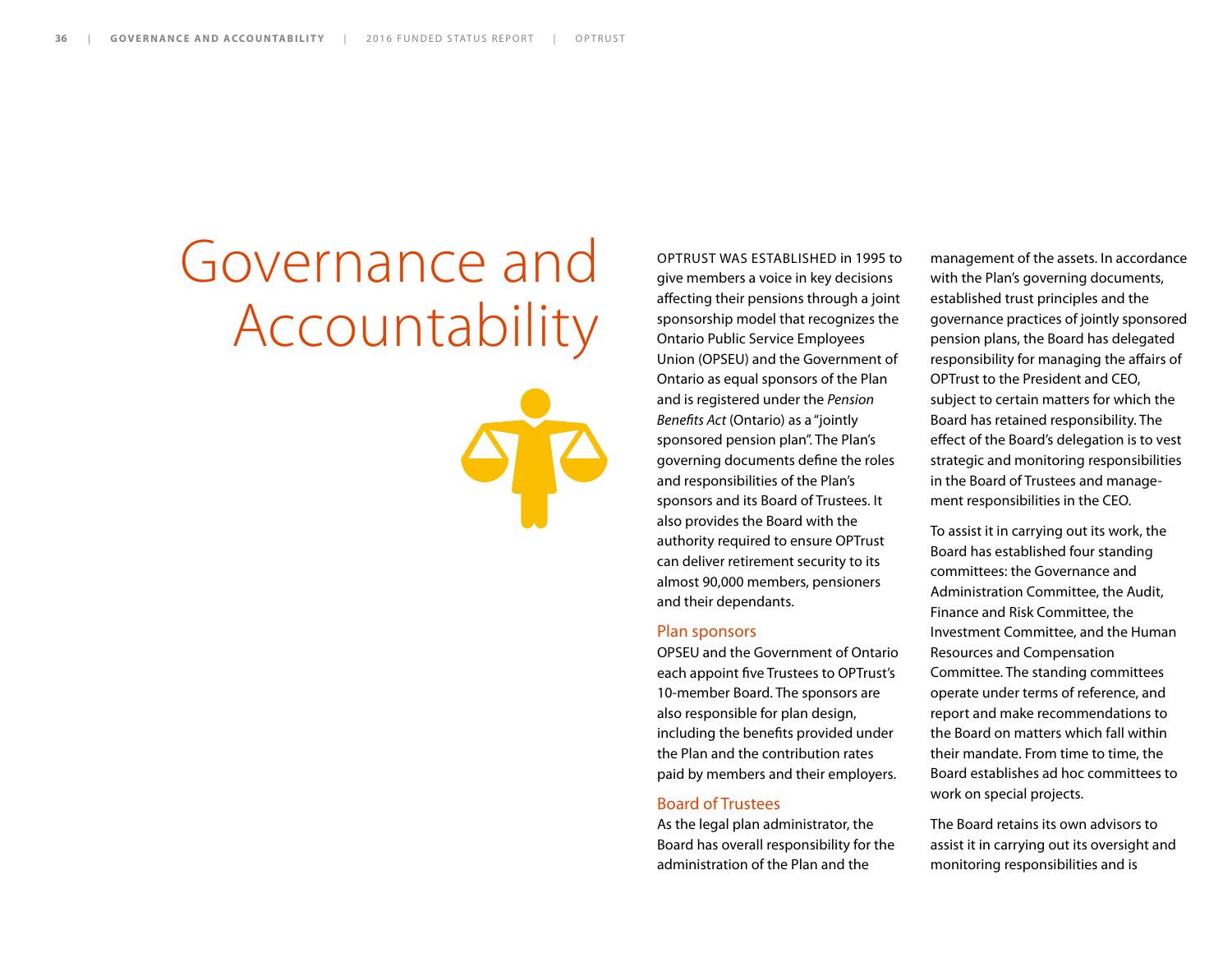supported by the Office of the Corporate Secretary.

In 2016, the Board considered and approved two major strategic projects for OPTrust based on comprehensive business cases from management: the phased update and optimization of OPTrust's pension administration system, and the internalization of the majority of the Plan's public market assets and strategies. These projects support the organization's long-term objectives and the effective delivery of service to the Plan's members.

The Board continues to monitor the progress of these projects at a strategic level with support and independent advice from its advisors on a regular basis.

The Board also undertook a significant governance project to review and modernize its policies. In completing this work, the Board's Policy Review Sub-Committee considered pension governance best practices, the oversight requirements of current organizational strategies and the ideals of jointly-sponsored trusteeship. All new and updated policies were

approved by the Board in December. The Board continues to regularly consider opportunities to enhance and strengthen its governance practices.

#### Management

The CEO is responsible for operationalizing the strategic direction approved by the Board and for managing the day-to-day affairs of OPTrust. The CEO also ensures that the Board has the information it requires to approve the matters which it has not delegated and reports to the Board on the matters which have been delegated to the CEO. The CEO carries out his delegated functions through OPTrust employees.

The Board approves the structure of OPTrust's executive team and the CEO appoints its members. Each member of the executive team is responsible for a particular portfolio (e.g., pension administration, investments, etc.) and is delegated the necessary authority to perform his or her responsibilities, including hiring staff. The members of the executive team participate in an Executive Committee, which serves in an advisory capacity to the CEO.

#### **STANDING COMMITTEES OF THE BOARD**

The **Governance and Administration Committee** monitors and makes recommendations on board governance, administrative policies and the preparation of actuarial valuations. The committee also monitors the legislative and regulatory environment, regulatory compliance, considers recommendations for plan changes and monitors the Trust's advocacy program.

The **Audit, Finance and Risk Committee** monitors expenditure management, financial reporting, tax compliance, audits, internal controls, corporate insurance, information technology and enterprise risk management.

The **Investment Committee** monitors the investment performance of OPTrust and its investment professionals and external managers, and reviews their compliance with OPTrust's investment policies, and related legal and regulatory requirements. It also reviews changes to OPTrust's investment and investment risk policies.

The **Human Resources and Compensation Committee** monitors OPTrust's top-level organizational structure and any board-approved human resources or compensation policies. It reviews the CEO's performance and recommends to the Board the CEO's total compensation. The committee also monitors OPTrust's compensation principles and framework, aggregate annual compensation for the CEO's direct reports, annual total compensation for all other management and the succession planning for the CEO and the CEO's direct reports.

The Board has also established an **Adjudication Panel**, which gives plan members and pensioners access to a review process in the event of disputes concerning OPTrust's decisions on eligibility, benefit entitlements or other pension-related rights under the Plan.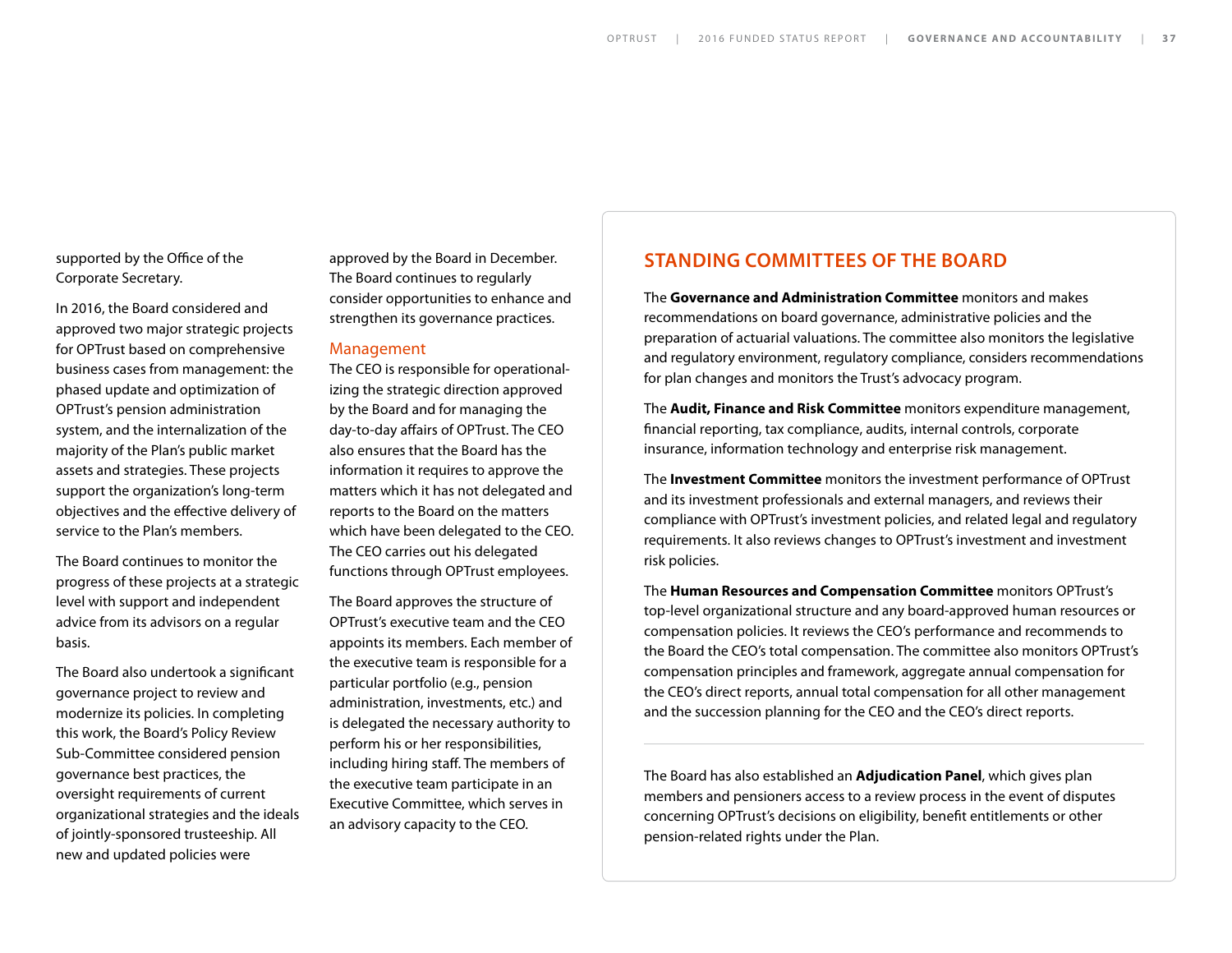#### Managing enterprise risk

OPTrust operates in an environment of growing complexity. The Enterprise Risk Management (ERM) department is tasked with creating a sustainable process to identify and manage risks across the organization so as to increase the success of achieving objectives and mitigate negative impacts to the Plan.

Led by the Managing Director, General Counsel, the ERM program is aligned to industry best practices and is integrated into our strategic and business decisions. Ongoing oversight is provided by the ERM Committee, which includes the organization's full executive team.

On a quarterly basis, the ERM Committee reports to the Board regarding the status of the organization's top risks, including related mitigating action plans. The day-today management of risk resides at the operational level within the organization.

#### **ENHANCED ORGANIZATIONAL RESILIENCE**

In mid-2015, the ERM program became responsible for the crisis management (CM) function at OPTrust and was tasked

with designing and implementing a new CM program to achieve an enterprisewide, strategic approach to managing crises. Since then, OPTrust developed a comprehensive governance framework for CM. The organization's critical functions were identified and the supporting response and recovery plans were created.

Organization-wide training was provided for all staff and a formal CM orientation program for new employees was developed. Arrangements were also put in place for an alternative work location that could be used in the event that one of our work centers becomes unavailable.

Collectively these achievements have worked to further bolster OPTrust's resilience and crisis preparedness.

#### **COMPLIANCE PROGRAM**

As a registered pension plan, OPTrust operates in a highly regulated environment. Legal and regulatory risk has been identified as a top risk for the organization. In 2016, as part of its commitment to continuous improvement, the Board of Trustees approved the replacement of the current decentralized approach to

regulatory compliance with a centralized program established within Legal Services. The centralized program will be implemented in 2017.

#### Compensation program

OPTrust's management's compensation framework supports our mission of paying pensions today and preserving pensions for tomorrow, and was redesigned in 2016 to better align to our organizational strategy:

**1. Short-term incentive plan (annual incentive)**: Redesigned and simplified to drive towards creating a highperformance organization, allowing OPTrust to attract and retain highquality employees. It is based on individual performance and assessed against the objectives in individual balanced scorecards, within four quadrants directly aligned to OPTrust's annual business plan.

#### **FINANCIAL** Ensuring the Plan's long-term fully funded status

#### **STAKEHOLDER**

Build and enhance relationships with key internal/external stakeholders

#### **2. Long-term incentive plan (LTIP)**:

Redesigned to align to the three key MDI metrics that measure:

- a. Maintaining the fully funded status of the Plan
- b. Managing risk in an efficient and effective manner
- c. Preserving the surplus in the Plan

These new metrics measure performance over a three-to-five-year period that better reflects the longterm perspective of the total fund portfolio. We are one of the first pension plans globally to align their LTIP directly to the members' interests with a focus on preserving the funded status of the Plan.

> **PROCESS & RISK** Continuous improvement, risk management and cost efficiencies

#### **PEOPLE**

Improving the company's ability to adapt, innovate and grow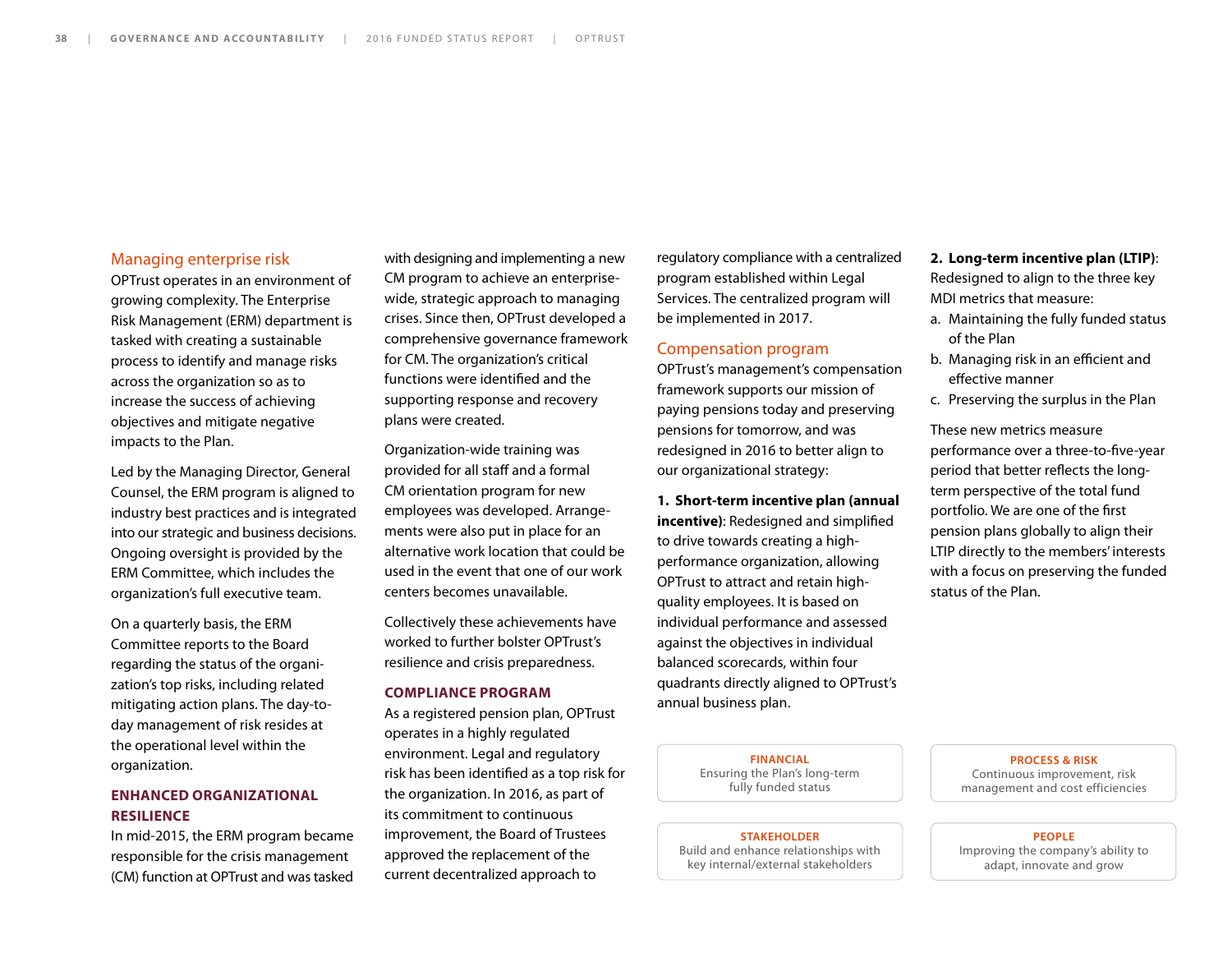#### **COMPENSATION PRINCIPLES**

**OPTrust's compensation philosophy and principles provide a framework for the design of our compensation programs to ensure that we properly incent the behaviours necessary to achieve our mission**.

- 1. Align individual and team incentives with OPTrust's mission, values and investment strategy.
- 2. Explicitly reward performance that helps OPTrust achieve its mission and mandate.
- 3. Ensure we are able to attract and retain the highly-skilled professionals required to deliver on our mandate.
- 4. Include an integrated design framework and performance management system.
- 5. Support and reinforce the prudent risk-taking culture that is necessary to achieve our mission and mandate.
- 6. Support a governance model that provides appropriate oversight and monitoring of the compensation strategy.

#### **COMPENSATION OVERSIGHT**

The Board has oversight of the compensation program through its Human Resources and Compensation Committee and is responsible for approving OPTrust's management compensation structure and policies.

OPTrust's CEO has overall responsibility for establishing the compensation of other management personnel, including annual incentives and LTIP payments, following the compensation philosophy and principles approved by the Board.

The Board has direct responsibility for determining the annual incentive and LTIP awards for the CEO; approving the CEO's recommendation on aggregate annual incentives for the CEO's direct reports and all other management personnel, and reviewing and approving amendments to OPTrust's compensation structure and policies as required.

#### **COMPENSATION DISCLOSURE**

The Board is committed to transparency regarding the compensation program and details about the base salary and other compensation paid to the President and CEO, Chief Investment Officer and Chief Pension Officer/SVP, Human Resources are found on page 40.

**Incentive payments:** Payments under OPTrust's annual incentive and LTIP are reported for the year in which they are earned, but are paid in the subsequent calendar year.

#### **Post-employment benefits:** All

OPTrust employees are eligible to contribute to the Plan which provides pension benefits based on their years of pension service and average salary up to the maximums allowed under the *Income Tax Act*. Employees whose salary exceeds this maximum contribute to a supplementary pension plan established by the Government of Ontario, which provides pension benefits based on the same formula as the Plan. The post-employment benefits disclosed reflect the value of the benefits earned for the year under both plans.

**Other benefits:** The amounts disclosed include vacation payouts, other taxable benefits and the employer's share of all employee benefit premiums and contributions (excluding the pension benefit) made on behalf of employees.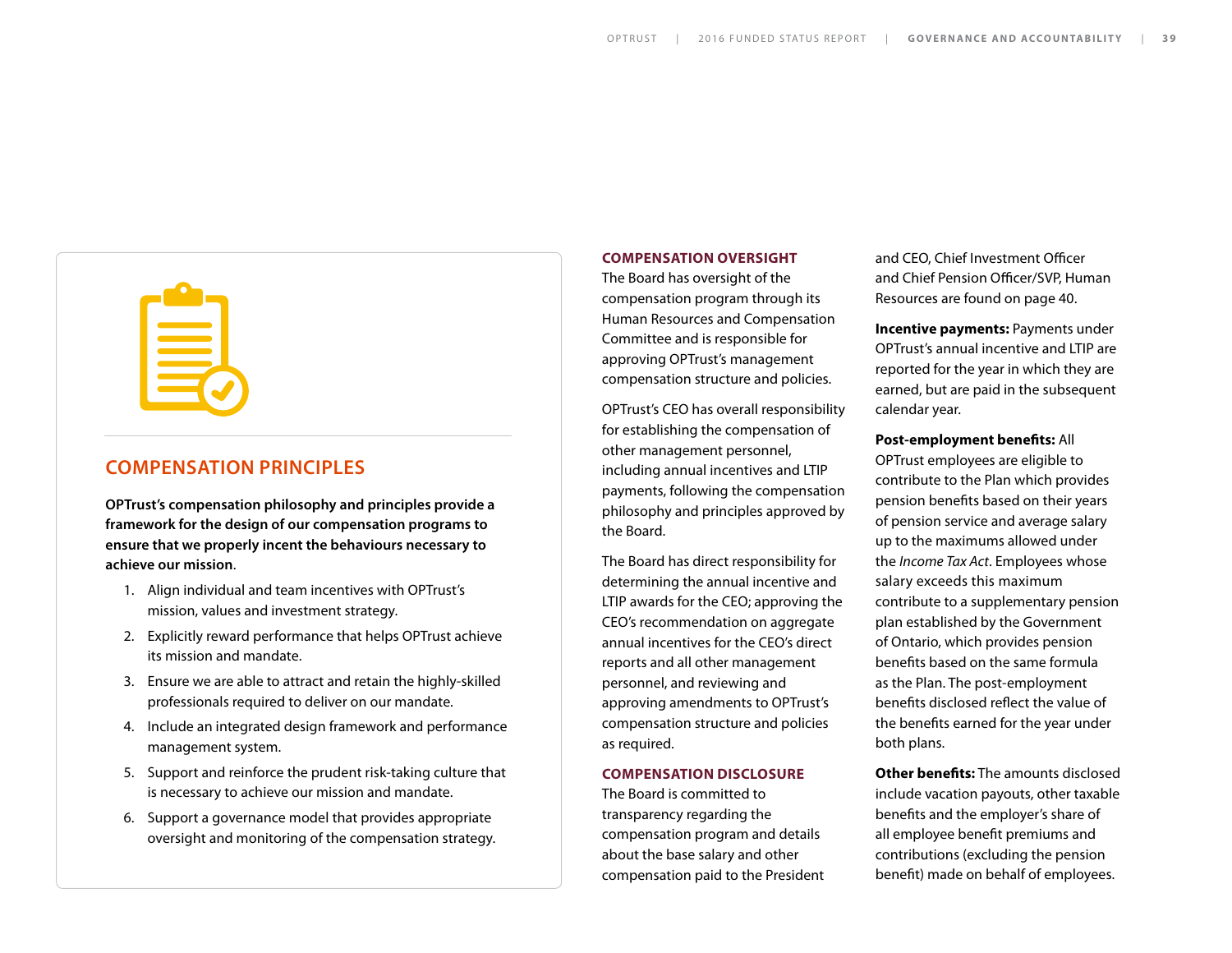### **TRUSTEE EXPENSES**

The Trustees of the Plan do not receive compensation from OPTrust. Reimbursement for Trustee-related incidental expenses and education received by Trustees totalled \$58 thousand in 2016 (2015 – \$70 thousand). The Trustees appointed by the Government of Ontario receive a per diem paid directly by the Province. Trustees appointed by OPSEU are compensated by the union for any loss of regular income as a result of time spent fulfilling their duties as a member of the Board.

#### EXECUTIVE COMPENSATION

| (\$ thousands)                                                    | Year | Base<br>earnings | Annual<br>incentive | LTIP <sup>1</sup> | Post-<br>employment<br>benefits | Other<br>benefits | Total |
|-------------------------------------------------------------------|------|------------------|---------------------|-------------------|---------------------------------|-------------------|-------|
| Hugh O'Reilly<br>President and CEO                                | 2016 | 423              | 796                 | 614               | 63                              | 36                | 1,932 |
| <b>James Davis</b><br><b>Chief Investment Officer</b>             | 2016 | 385              | 537                 | 252               | 55                              | 30                | 1,259 |
| <b>Reg Swamy</b><br>Chief Pension Officer/SVP,<br>Human Resources | 2016 | 280              | 280                 | 122               | 31                              | 11                | 724   |

1 LTIP reflects pro-rated payout for time of active plan participation during the three-year LTIP series.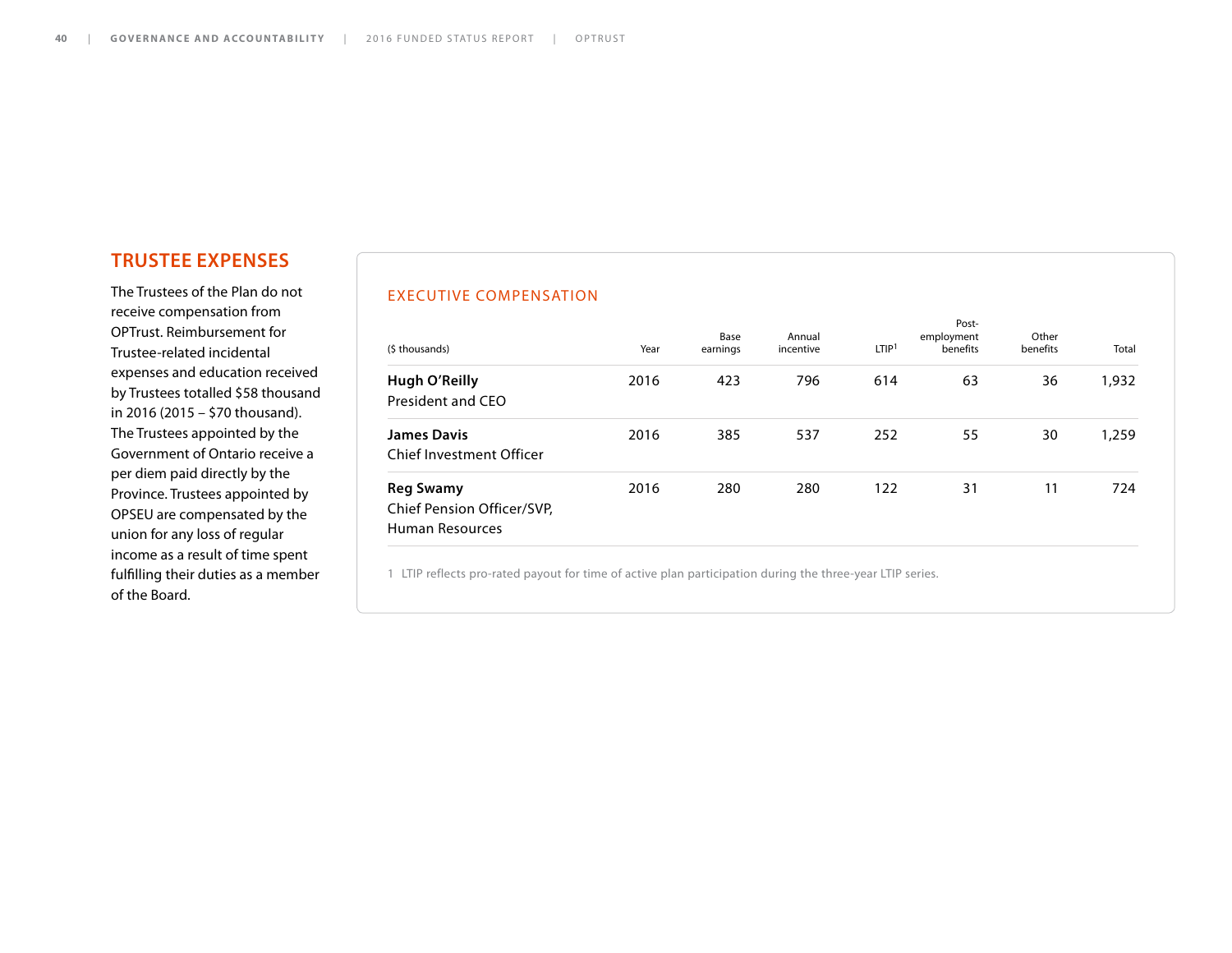#### **ADMINISTRATIVE EXPENSES**

Managing expenses is an important component of our mission of paying pensions today and preserving pensions for tomorrow. We ensure our spending is prudent and provides value for money to our members and pensioners while at the same time allowing us to execute on our strategic and operating priorities.

The table shows our total administrative expenses in absolute amounts and as a percentage of net assets split between our two lines of business: investment and plan administration.

### 2016 TOTAL ADMINISTRATIVE EXPENSES (\$ millions) **\$ %** Investment 45 0.24 Plan administration 1990 20 11 **Total 65 0.35**

BOARD ADVISORS **Actuary** Willis Towers Watson

**Investment Advisor** Templar Investments Ltd. **External Auditor** PricewaterhouseCoopers LLP

**Internal Auditor** Ernst & Young LLP **Compensation Advisor** Meridian Compensation Partners

**Information Technology/Risk Advisor** Deloitte Canada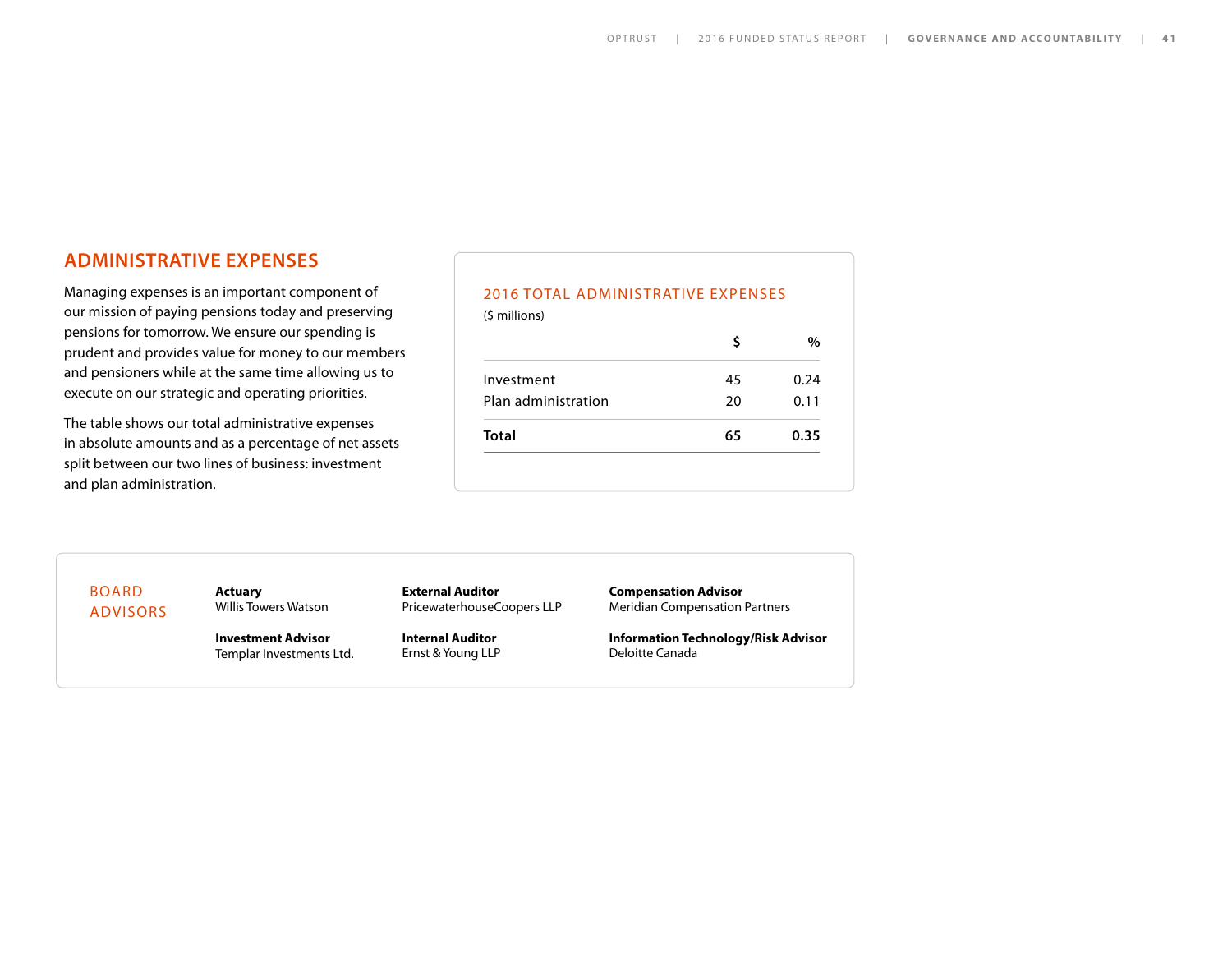## Members of the Board of **Trustees**

At December 31, 2016

#### **Vicki Ringelberg, Chair** <sup>2</sup>

Finance Consultant

Appointed in 2011, Chair since November 2016

Governance & Administration (Chair), Human Resources & Compensation, Investment Committees; Adjudication Panel

#### **Tim Hannah, Vice-Chair** <sup>1</sup>

Senior Environmental Officer Ministry of the Environment and Climate Change

Appointed in 2012, Vice-Chair since November 2016

Audit, Finance & Risk, Governance & Administration, Investment (Chair) Committees; Adjudication Panel

#### **Michael Grimaldi** <sup>1</sup>

Worker Advisor (retired) Ministry of Labour

Appointed in 2012

Governance & Administration, Human Resources & Compensation, Investment Committees; Adjudication Panel

#### **Alan Hibben**<sup>2</sup>

Principal Shakerhill Partners Ltd.

Appointed in 2016

Audit, Finance & Risk, Investment Committees

#### **Patricia Li**<sup>2</sup>

Assistant Deputy Minister, Direct Services Division Ministry of Health and Long-Term Care

Appointed in 2011

Audit, Finance & Risk, Human Resources & Compensation Committees; Adjudication Panel

#### **Tony Ross** <sup>2</sup>

Vice-Chair (retired) Merrill Lynch Canada

Appointed in 2000

Governance & Administration, Investment Committees

#### **Randy Marie Sloat** <sup>1</sup>

Customer Care Representative Ministry of Government and Consumer Services

Appointed in 2012

Audit, Finance & Risk (Chair), Governance & Administration, Human Resources & Compensation Committees

#### **Louise Tardif** <sup>2</sup>

Vice-President (retired) National Bank Financial

Appointed in 2014

Audit, Finance & Risk, Governance & Administration, Human Resources & Compensation Committees (Chair)

#### **Giulia Volpe**<sup>1</sup>

Pension Analyst Ontario Pension Board

Appointed in 2016

Audit, Finance & Risk, Human Resources & Compensation, Investment Committees

1 Appointed by OPSEU

2 Appointed by the Government of Ontario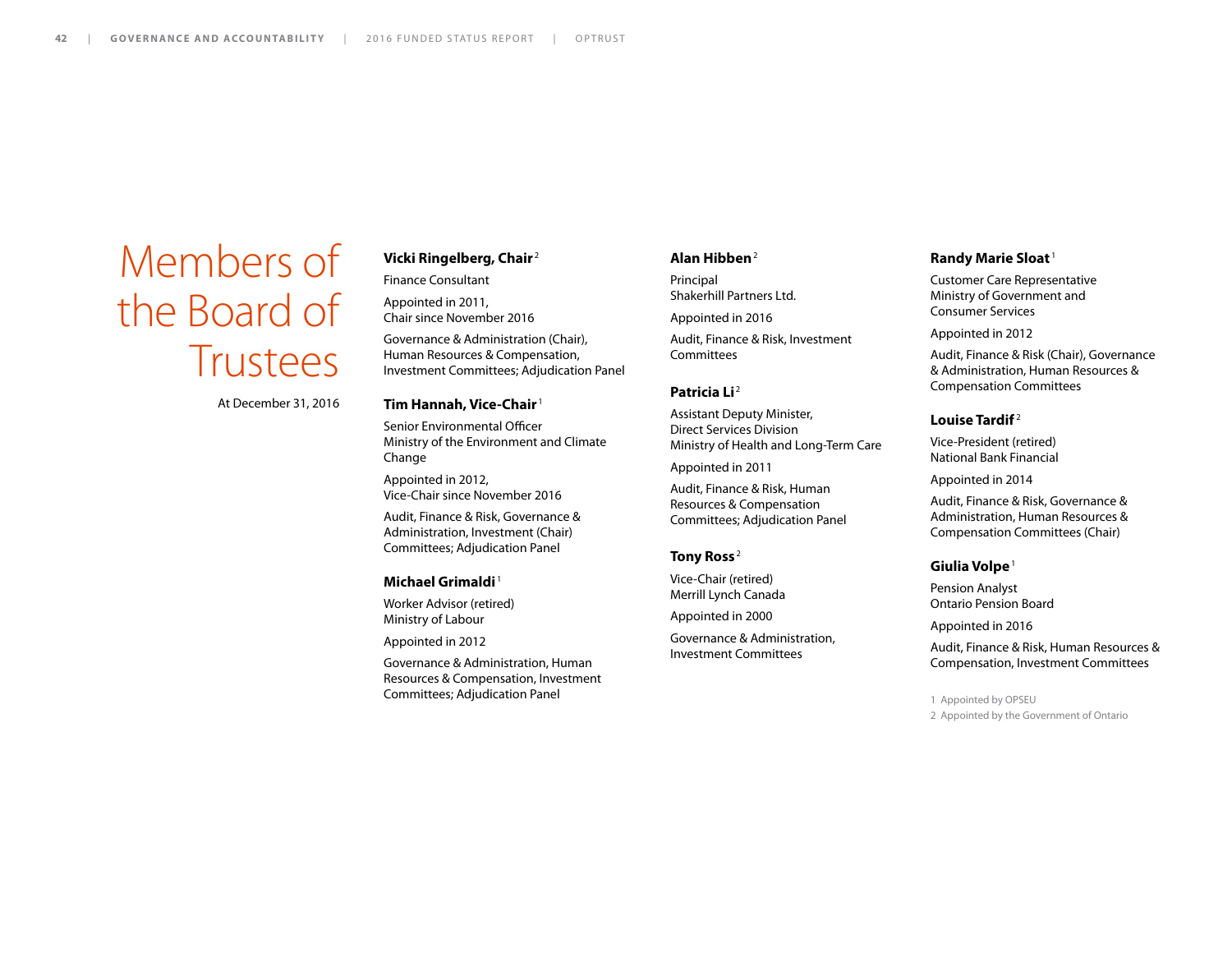*From left to right, back row:*  Alan Hibben Giulia Volpe Patricia Li Louise Tardif Michael Grimaldi

*Front row:*  Vicki Ringelberg Tim Hannah Randy Marie Sloat

> *Not pictured:* Tony Ross